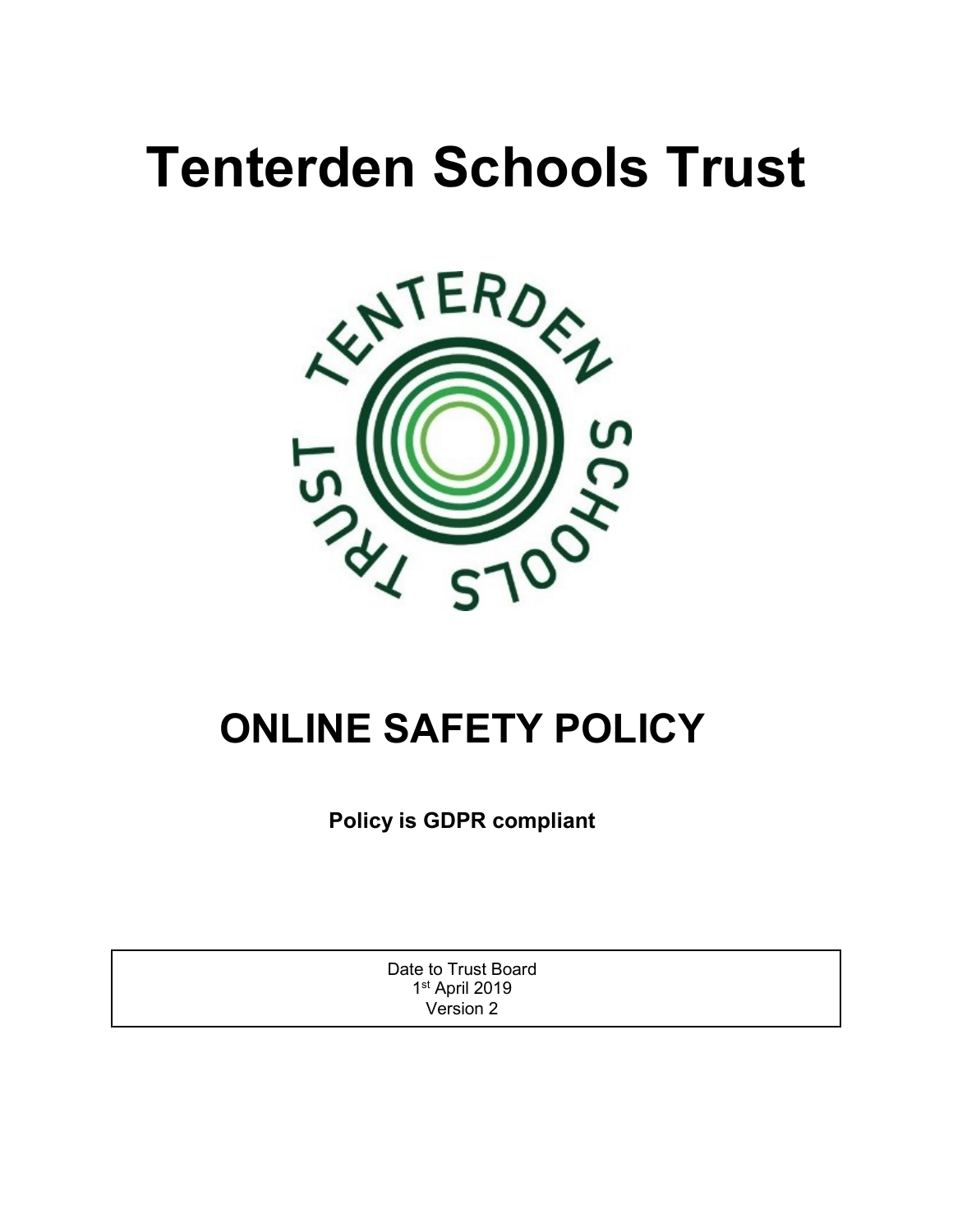## **TENTERDEN SCHOOLS TRUST**

## **ONLINE SAFETY POLICY**

This policy will be reviewed annually.

## **DATE OF POLICY: April 2019**

## **DATE OF REVIEW**:**April 2020**

#### **Members of staff responsible for Policy:**

- Chief Executive Officer
- Head of Administration
- Designated Safeguarding Lead

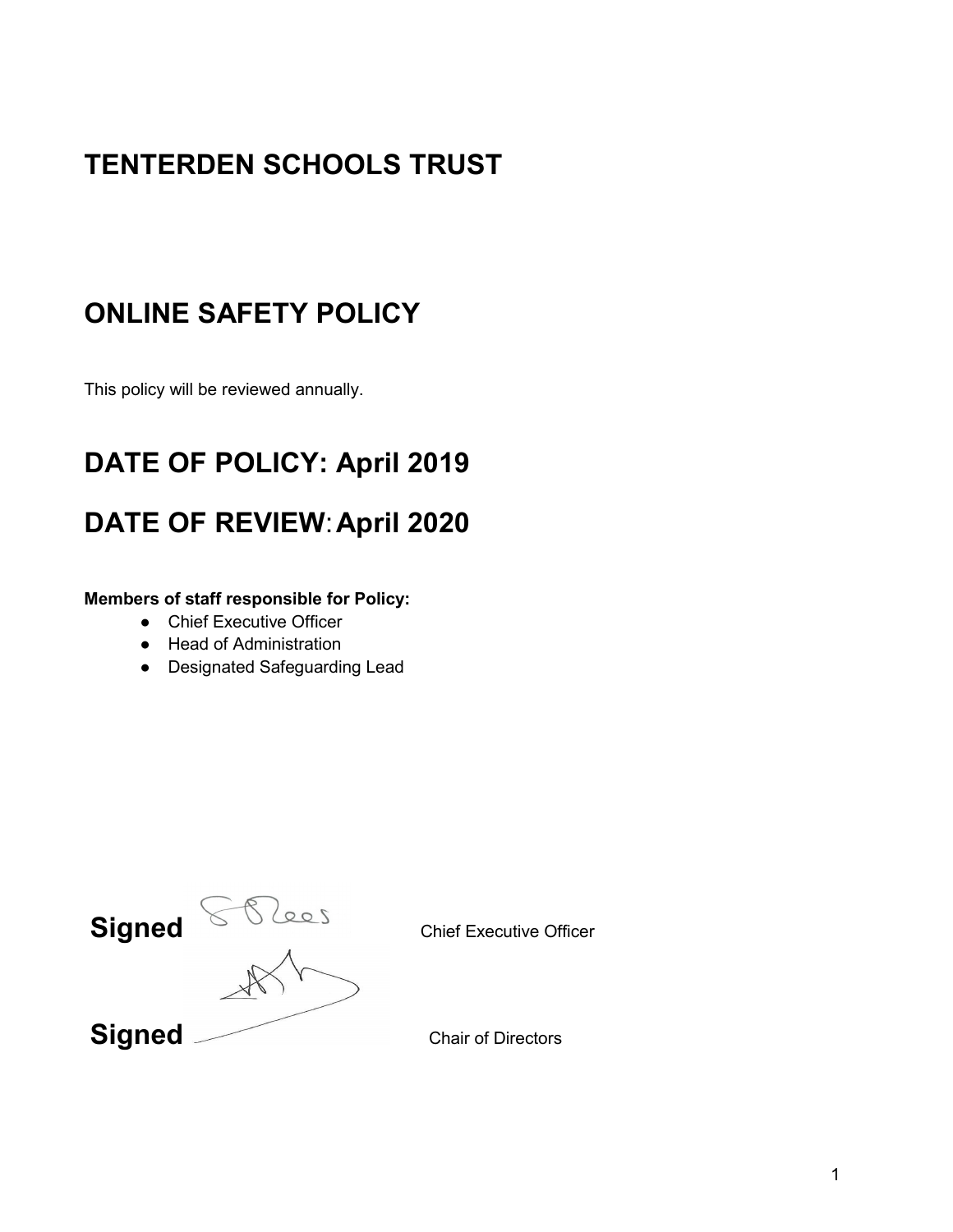| <b>Creating an Online Safety Ethos</b>                                                                   | 4              |  |
|----------------------------------------------------------------------------------------------------------|----------------|--|
| Aims and policy scope                                                                                    | 4              |  |
| Writing and reviewing the online safety policy                                                           | 5              |  |
| Key Responsibilities of the Community<br>6                                                               |                |  |
| Key responsibilities of the school management team are:                                                  | 6              |  |
| Key responsibilities of the Designated Safeguarding/Online Safety Lead are: Error! Bookmark not defined. |                |  |
| Key responsibilities of staff are:                                                                       | $\overline{7}$ |  |
| Additional responsibilities for staff managing the technical environment are:                            | 8              |  |
| Key responsibilities of students are:                                                                    | 9              |  |
| Key responsibilities of parents and carers are:                                                          | 9              |  |
| <b>Online Communication and Safer Use of Technology</b>                                                  | 10             |  |
| Managing the school website                                                                              | 10             |  |
| Publishing images and videos online                                                                      | 11             |  |
| Managing email                                                                                           | 11             |  |
| Official videoconferencing and webcam use                                                                | 11             |  |
| Appropriate and safe classroom use of the internet and associated devices                                | 13             |  |
| Management of school learning platforms/portals/gateways                                                 | 14             |  |
| 14<br><b>Social Media Policy</b>                                                                         |                |  |
| General social media use                                                                                 | 14             |  |
| Official use of social media                                                                             | 15             |  |
| Staff Official use of social media                                                                       | 17             |  |
| Staff personal use of social media                                                                       | 18             |  |
| Student use of social media                                                                              | 19             |  |
| Use of Personal Devices and Mobile Phones<br>20                                                          |                |  |
| Rationale regarding personal devices and mobile phones                                                   | 20             |  |
| Expectations for safe use of personal devices and mobile phones                                          | 21             |  |
| Students use of personal devices and mobile phones                                                       | 21             |  |
| Staff use of personal devices and mobile phones                                                          | 22             |  |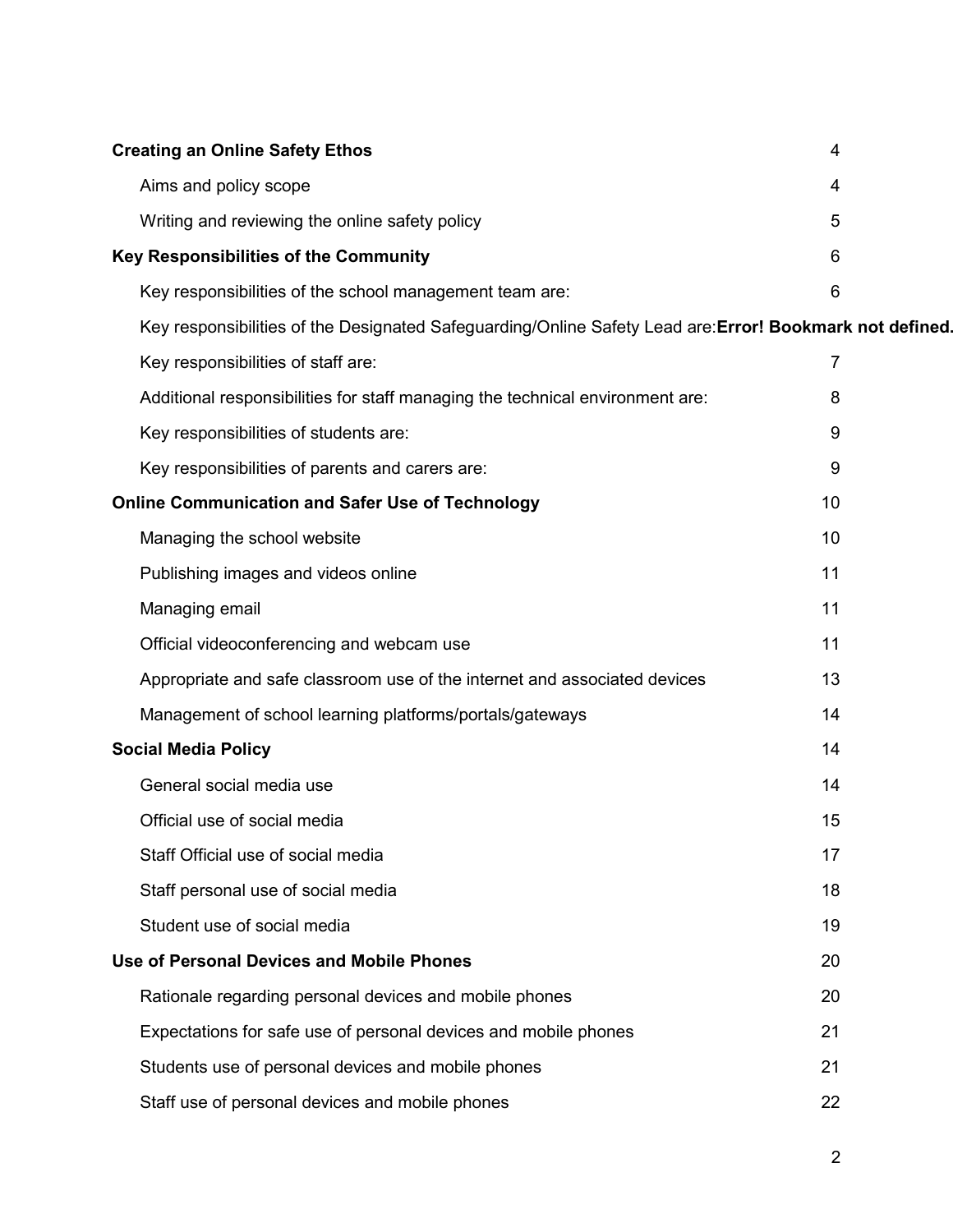|                                                          | Visitors use of personal devices and mobile phones                                                   | 23 |
|----------------------------------------------------------|------------------------------------------------------------------------------------------------------|----|
|                                                          | <b>Policy Decisions</b>                                                                              | 23 |
|                                                          | Recognising online risks                                                                             | 23 |
|                                                          | Internet use throughout the wider school community                                                   | 24 |
|                                                          | Authorising internet access                                                                          | 24 |
|                                                          | <b>Engagement Approaches</b>                                                                         | 25 |
|                                                          | Engagement and education of students                                                                 | 25 |
|                                                          | Engagement and education of students who are considered to be vulnerable                             | 25 |
|                                                          | Engagement and education of staff                                                                    | 25 |
|                                                          | Engagement and education of parents and carers                                                       | 26 |
|                                                          | <b>Managing Information Systems</b>                                                                  | 27 |
|                                                          | Managing personal data online                                                                        | 27 |
|                                                          | Security and Management of Information Systems                                                       | 27 |
|                                                          | <b>Filtering Decisions</b>                                                                           | 28 |
|                                                          | Management of applications (apps) used to record student progress                                    | 28 |
| 29<br><b>Responding to Online Incidents and Concerns</b> |                                                                                                      |    |
|                                                          | Responding to concerns regarding Self-Generated Indecent Images of Children (SGIIOC or<br>"Sexting") | 30 |
|                                                          | Responding to concerns regarding Online Child Sexual Abuse                                           | 32 |
|                                                          | Responding to concerns regarding Indecent Images of Children (IIOC)                                  | 33 |
|                                                          | Responding to concerns regarding radicalisation or extremism online                                  | 35 |
|                                                          | Responding to concerns regarding cyberbullying                                                       | 35 |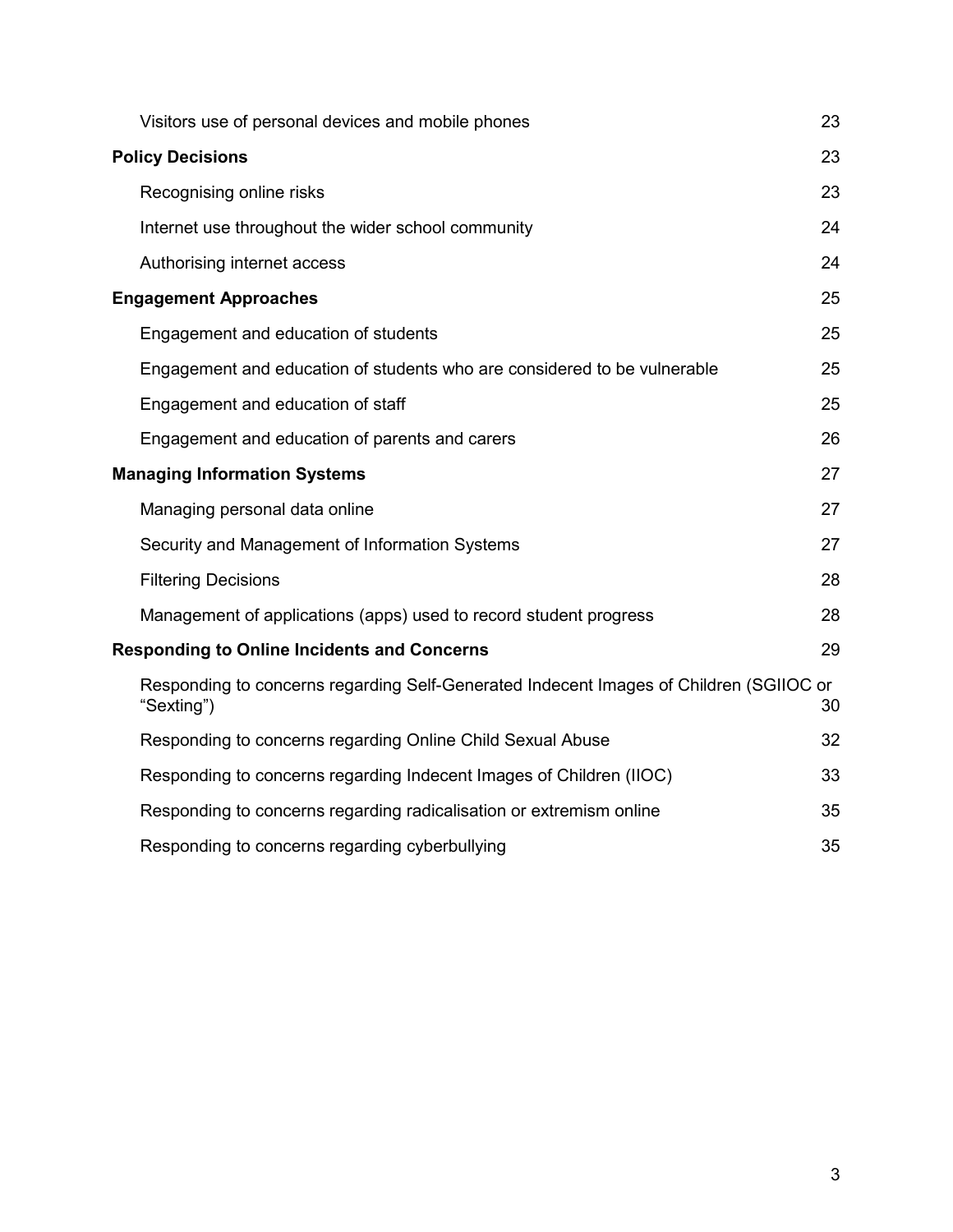#### <span id="page-4-1"></span><span id="page-4-0"></span>**1. Creating an Online Safety Ethos**

#### **1.1. Aims and policy scope**

- 1.1.1. The Tenterden Schools Trust (TST) believes that online safety (e-Safety) is an essential element of safeguarding children and adults in the digital world, when using technology such as computers, mobile devices, or games consoles.
- 1.1.2. The TST identifies that the internet and information communication technologies are an important part of everyday life so students must be supported to be able to learn how to develop strategies to manage and respond to risk so they can be empowered to build resilience online.
- 1.1.3. The TST has a duty to provide the school communities with quality Internet access to raise education standards, promote student achievement, support professional work of staff and enhance the schools management functions. The TST also identifies that with this there is a clear duty to ensure that students are protected from potential harm online.
- 1.1.4. The purpose of this online-Safety Policy is to:
	- 1.1.4.1. Clearly identify the key principles expected of all members of the community with regards to the safe and responsible use of technology to ensure that the TST is a safe and secure environment.
	- 1.1.4.2. Safeguard and protect all members of the TST's communities online.
	- 1.1.4.3. Raise awareness with all members of the TST's communities regarding the potential risks as well as benefits of technology.
	- 1.1.4.4. To enable all staff to work safely and responsibly, to role model positive behaviour online and be aware of the need to manage their own standards and practice when using technology.
	- 1.1.4.5. Identify clear procedures to use when responding to online safety concerns that are known by all members of the community.
- 1.1.5. This policy applies to all staff including the Directors, LGB's, teachers, associate staff, external contractors, visitors, volunteers and other individuals who work for or provide services on behalf of the school (collectively referred to as 'staff' in this policy) as well as students and parents/carers.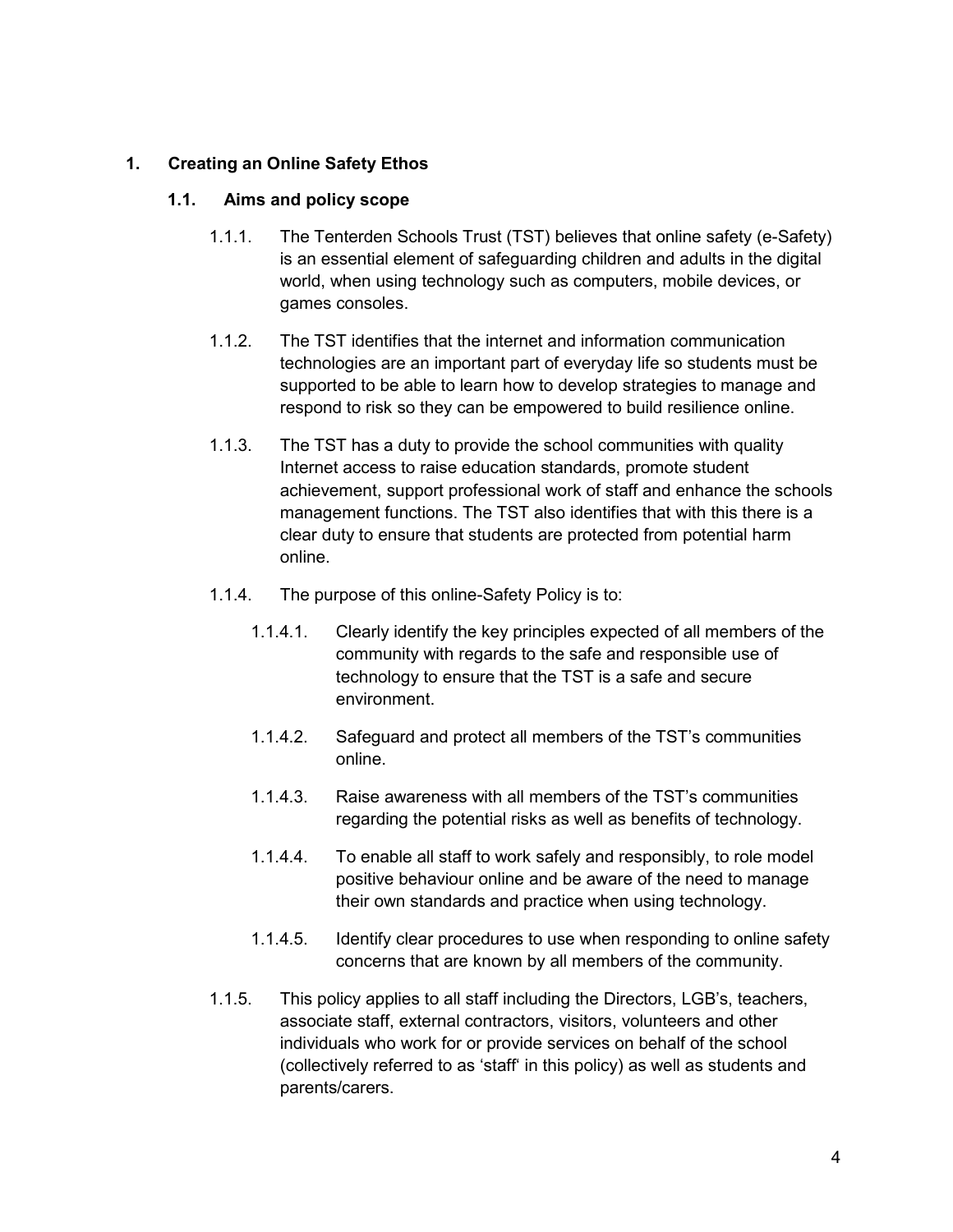- 1.1.6. This policy applies to all access to the internet and use of information communication devices including personal devices or where students, staff or other individuals have been provided with school issued devices for use off-site, such as a work laptop or mobile device including Chromebooks, iPads and mobile phones.
- 1.1.7. This policy must be read in conjunction with other relevant school policies including (but not limited to) Safeguarding and Child Protection, Antibullying, Behaviour, Data Security, Image use, ICT Acceptable Use, Data Protection, Freedom of Information, Confidentiality and relevant curriculum policies including Computing, Personal Social Health and Education (PSHE), Citizenship and Sex and Relationships education.

#### <span id="page-5-0"></span>**1.2. Writing and reviewing the online safety policy**

- 1.2.1. The TST's Online Safety policy has been written by the school, involving staff, students and parents/carers and building on the KCC online safety policy template with specialist advice and input as required.
- 1.2.2. The policy has been approved and agreed by the Leadership/Management Team and Directors.
- 1.2.3. The TST has appointed a member of the LGB to take lead responsibility for online safety (e-Safety).
- 1.2.4. The TST has appointed a member of the leadership team as the Online Safety lead.
- 1.2.5.
- 1.2.6. The TST's Online Safety Policy and its implementation will be reviewed at least annually or sooner if required.

| The TST Online Safety Coordinator is:                                                                                        | Miss V English         |
|------------------------------------------------------------------------------------------------------------------------------|------------------------|
| The TST Designated Safeguarding Lead (DSL) is: Miss V English<br>Each school within the Trust have their own individual DSLs |                        |
| The TST Online Safety lead for the Directors is:                                                                             | <b>Gillian Guthrie</b> |
|                                                                                                                              |                        |
| Policy approved by Directors:                                                                                                |                        |
| Date:                                                                                                                        |                        |
| The date for the next policy review is:                                                                                      | <b>April 2020</b>      |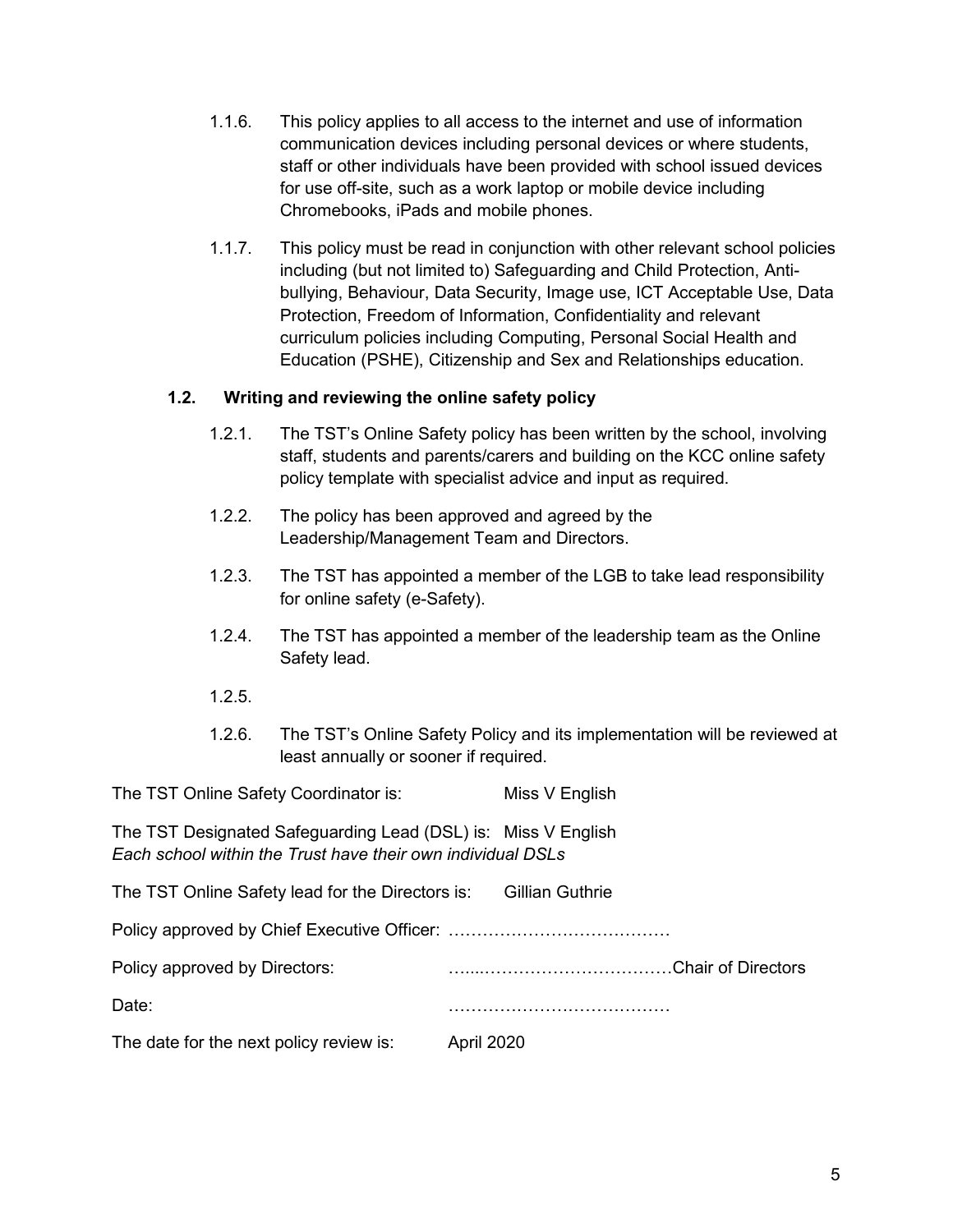#### <span id="page-6-1"></span><span id="page-6-0"></span>**2. Key Responsibilities of the Community**

#### **2.1. Key responsibilities of the school management team are:**

- 2.1.1. Developing, owning and promoting the online safety vision and culture to all stakeholders in line with national and local best practice recommendations with appropriate support and consultation throughout the school community.
- 2.1.2. Auditing and evaluating current online safety practice to identify strengths and areas for improvement.
- 2.1.3. Supporting the e-Safety lead in the development of an online safety culture within the school.
- 2.1.4. Ensuring there are appropriate and up-to-date policies and procedures regarding online safety.
- 2.1.5. To ensure that suitable, age-appropriate and relevant filtering is in place to protect students from inappropriate content (including extremist material) to meet the needs of the school community and ensuring that the filtering and school network system is actively monitored.
- 2.1.6. Ensuring all members of staff receive regular, up-to-date and appropriate training regarding online safety roles and responsibilities and provide guidance regarding safe appropriate communications.
- 2.1.7. Ensuring that online safety is embedded within a progressive whole school curriculum which enables all students to develop an ageappropriate understanding of online safety and the associated risks and safe behaviours.
- 2.1.8. Making appropriate resources available to support the development of an online safety culture.
- 2.1.9. Taking responsibility for online safety incidents and liaising with external agencies as appropriate.
- 2.1.10. Receiving and regularly reviewing online safety incident logs and using them to inform and shape future practice.
- 2.1.11. Ensuring there are robust reporting channels for the school community to access regarding online safety concerns, including internal, local and national support.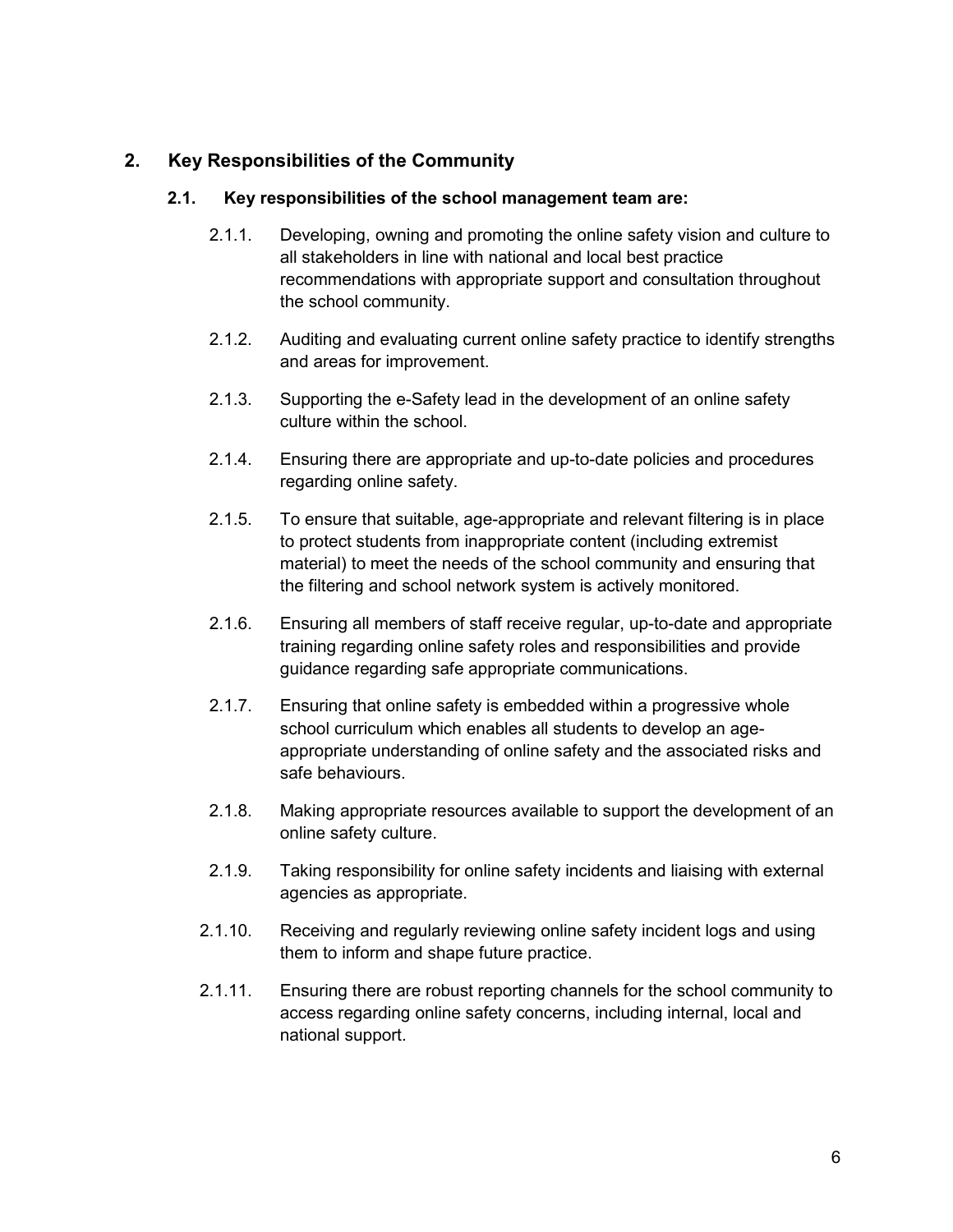- 2.1.12. Ensure that appropriate risk assessments are undertaken regarding the safe use of technology, including ensuring the safe and responsible use of devices.
- 2.1.13. To work with and support technical staff in monitoring the safety and security of schools systems and networks.
- 2.1.14. To ensure a member of the Governing Body is identified with a lead responsibility for supporting online safety.
- 2.1.15. Key responsibilities of the Designated Safeguarding/Online Safety Lead are:
- 2.1.16. Acting as a named point of contact on all online safety issues and liaising with other members of staff and agencies as appropriate.
- 2.1.17. Keeping up-to-date with current research, legislation and trends.
- 2.1.18. Coordinating participation in local and national events to promote positive online behaviour, e.g. Safer Internet Day.
- 2.1.19. Ensuring that online safety is promoted to parents and carers and the wider community through a variety of channels and approaches.
- 2.1.20. Work with the lead for data protection and data security to ensure that practice is in line with GDPR legislation.
- 2.1.21. Maintaining an Online Safety incident/action log to record incidents and actions taken as part of the schools safeguarding recording structures and mechanisms.
- 2.1.22. Monitor the schools Online Safety incidents to identify gaps/trends and update the education response to reflect need and to report to the school management team, Directors and other agencies as appropriate.
- 2.1.23. Liaising with the local authority and other local and national bodies as appropriate.
- 2.1.24. Reviewing and updating the Online Safety policy, ICT Acceptable Use Policies (AUPs) and other procedures on a regular basis (at least annually) with stakeholder input.
- 2.1.25. Ensuring that online safety is integrated with other appropriate school policies and procedures including GDPR legislation.

#### <span id="page-7-0"></span>**2.2. Key responsibilities of staff are:**

2.2.1. Contributing to the development of the Online Safety policy.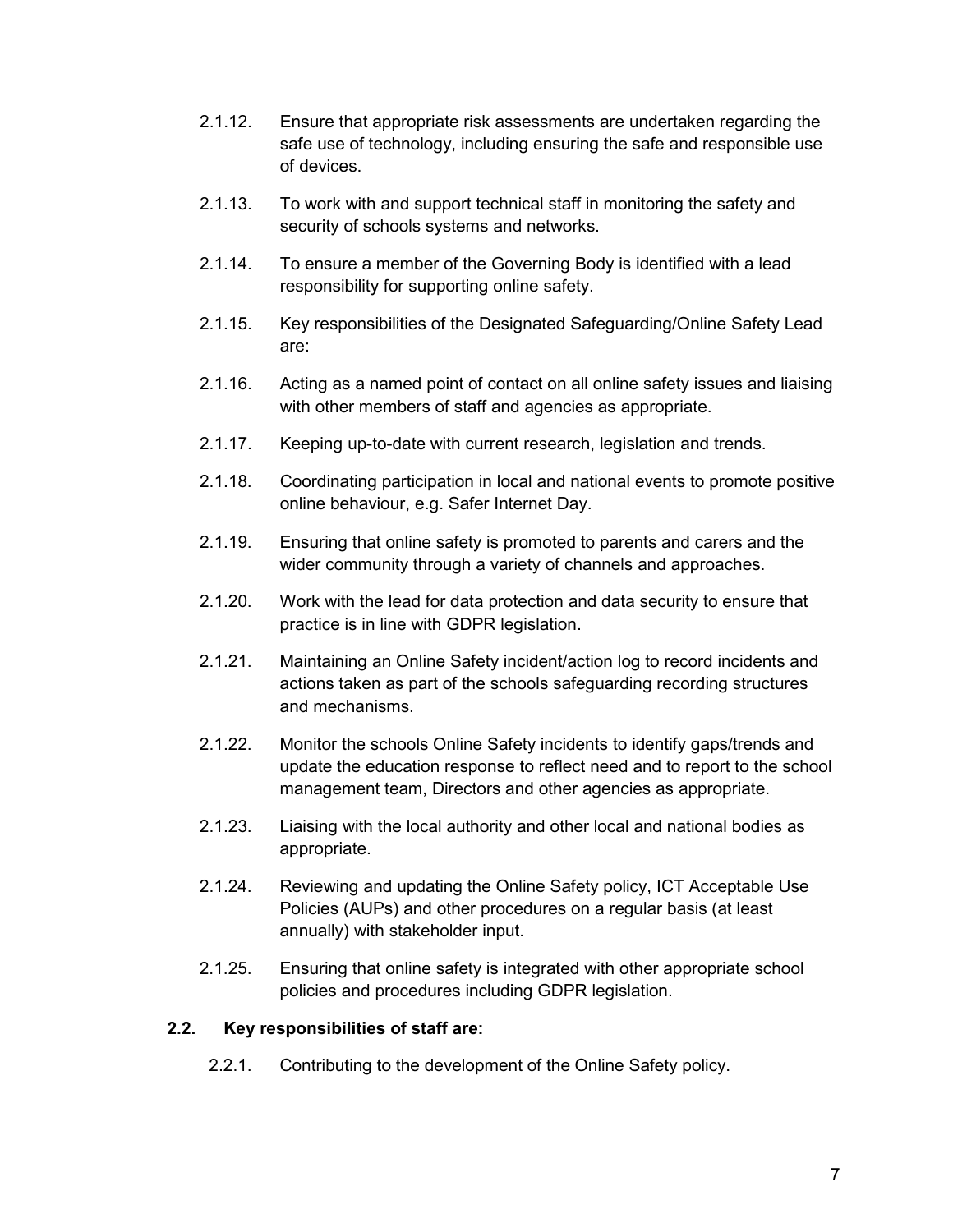- 2.2.2. Reading the school ICT Acceptable Use Policies (AUPs) and adhering to them.
- 2.2.3. Taking responsibility for the security of school systems and data.
- 2.2.4. Having an awareness of online safety issues, and how they relate to the students in their care.
- 2.2.5. Modelling good practice in using new and emerging technologies and demonstrating an emphasis on positive learning opportunities rather than focusing on negatives.
- 2.2.6. Embedding Online Safety education in curriculum delivery wherever possible.
- 2.2.7. Identifying individuals of concern, and taking appropriate action by working with the designated safeguarding lead.
- 2.2.8. Knowing when and how to escalate online safety issues, internally and externally.
- 2.2.9. Being able to signpost to appropriate support available for online safety issues, internally and externally.
- 2.2.10. Maintaining a professional level of conduct in their personal use of technology, both on and off site.
- 2.2.11. Taking personal responsibility for professional development in this area.

#### <span id="page-8-0"></span>**2.3. Additional responsibilities for staff managing the technical environment are:**

- 2.3.1. Providing a safe and secure technical infrastructure which support safe online practices while ensuring that learning opportunities are still maximised.
- 2.3.2. Taking responsibility for the implementation of safe security of systems and data in partnership with the leadership and management team.
- 2.3.3. To ensure that suitable access controls and encryption is implemented to protect personal and sensitive information held on school-owned devices.
- 2.3.4. Ensuring that the schools filtering policy is applied and updated on a regular basis and that responsibility for its implementation is shared with the Online Safety lead and DSL.
- 2.3.5. Ensuring that the use of the schools network is regularly monitored in order that any deliberate or accidental misuse can be reported to the Online Safety lead and DSL.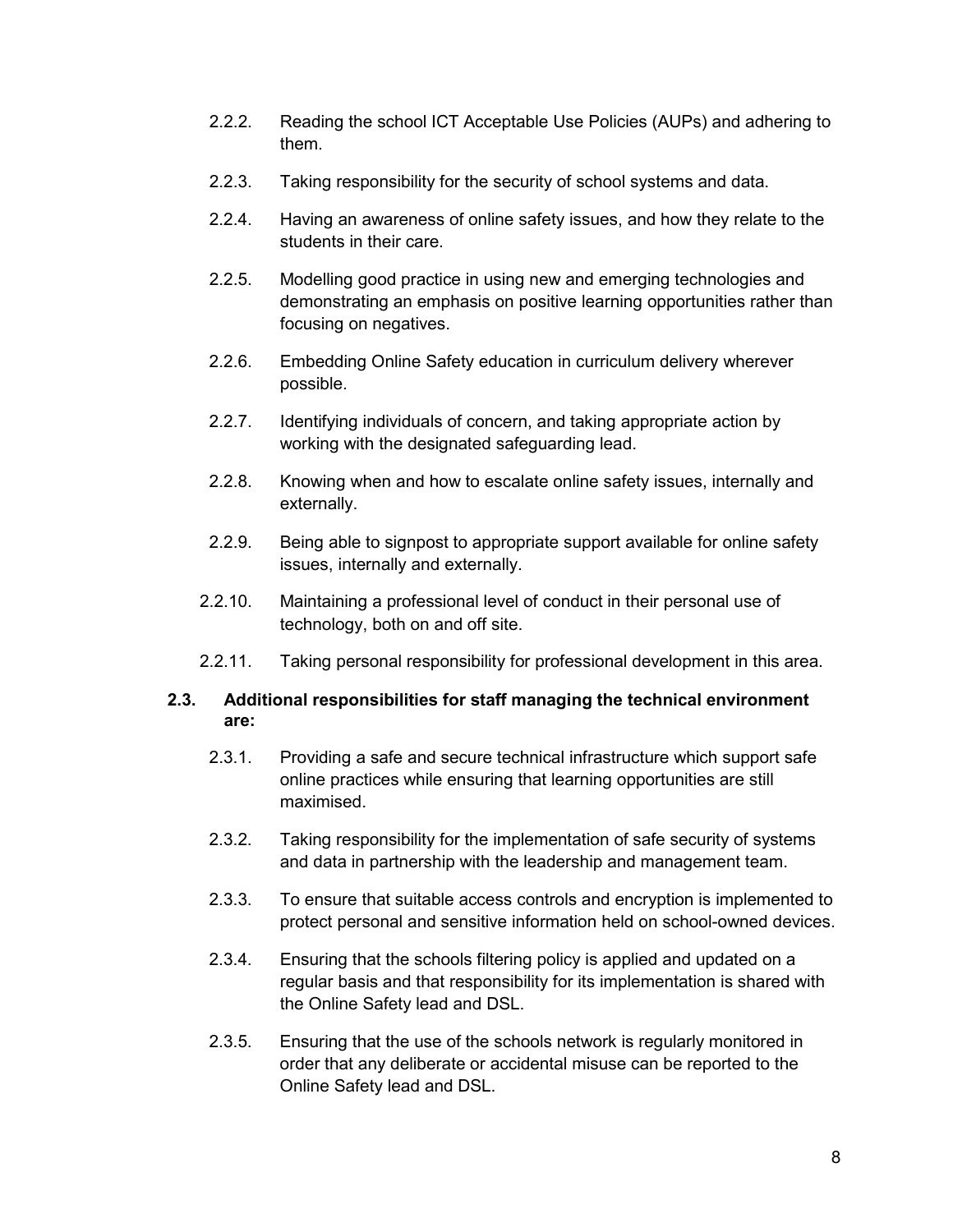- 2.3.6. Report any breaches or concerns to the Designated Safeguarding Lead and leadership team and together ensure that they are recorded on the Online Safety Incident Log, and appropriate action is taken as advised.
- 2.3.7. Developing an understanding of the relevant legislation as it relates to the security and safety of the technical infrastructure.
- 2.3.8. Report any breaches to the DPO in line with the Data Protection Policy and GDPR legislation and liaising with the local authority (or other local or national bodies) as appropriate on technical infrastructure issues.
- 2.3.9. Providing technical support and perspective to the Online Safety lead and leadership team, especially in the development and implementation of appropriate online or Online Safety policies and procedures.
- 2.3.10. Ensuring that the school's ICT infrastructure/system is secure and not open to misuse or malicious attack in line with GDPR legislation.
- 2.3.11. Ensuring that appropriate anti-virus software and system updates are installed and maintained on all machines and portable devices.
- 2.3.12. Ensure that appropriately strong passwords are applied and enforced for all in line with GDPR legislation.

#### <span id="page-9-0"></span>**2.4. Key responsibilities of students are:**

- 2.4.1. Contributing to the development of the Online policy.
- 2.4.2. Reading the school ICT Acceptable Use Policies (AUPs), Data Protection Policy and the Online Safety Rules and adhering to them.
- 2.4.3. Respecting the feelings and rights of others both on and offline.
- 2.4.4. Seeking help from a trusted adult if things go wrong, and supporting others that may be experiencing online safety issues.
- 2.4.5. Taking responsibility for keeping themselves and others safe online.
- 2.4.6. Taking responsibility for their own awareness and learning in relation to the opportunities and risks posed by new and emerging technologies.
- 2.4.7. Assessing the personal risks of using any particular technology, and behaving safely and responsibly to limit those risks.

#### <span id="page-9-1"></span>**2.5. Key responsibilities of parents and carers are:**

2.5.1. Reading the school ICT Acceptable Use Policies, Data Protection Policy and Online Safety Policy, encouraging their children to adhere to them, and adhering to them themselves where appropriate.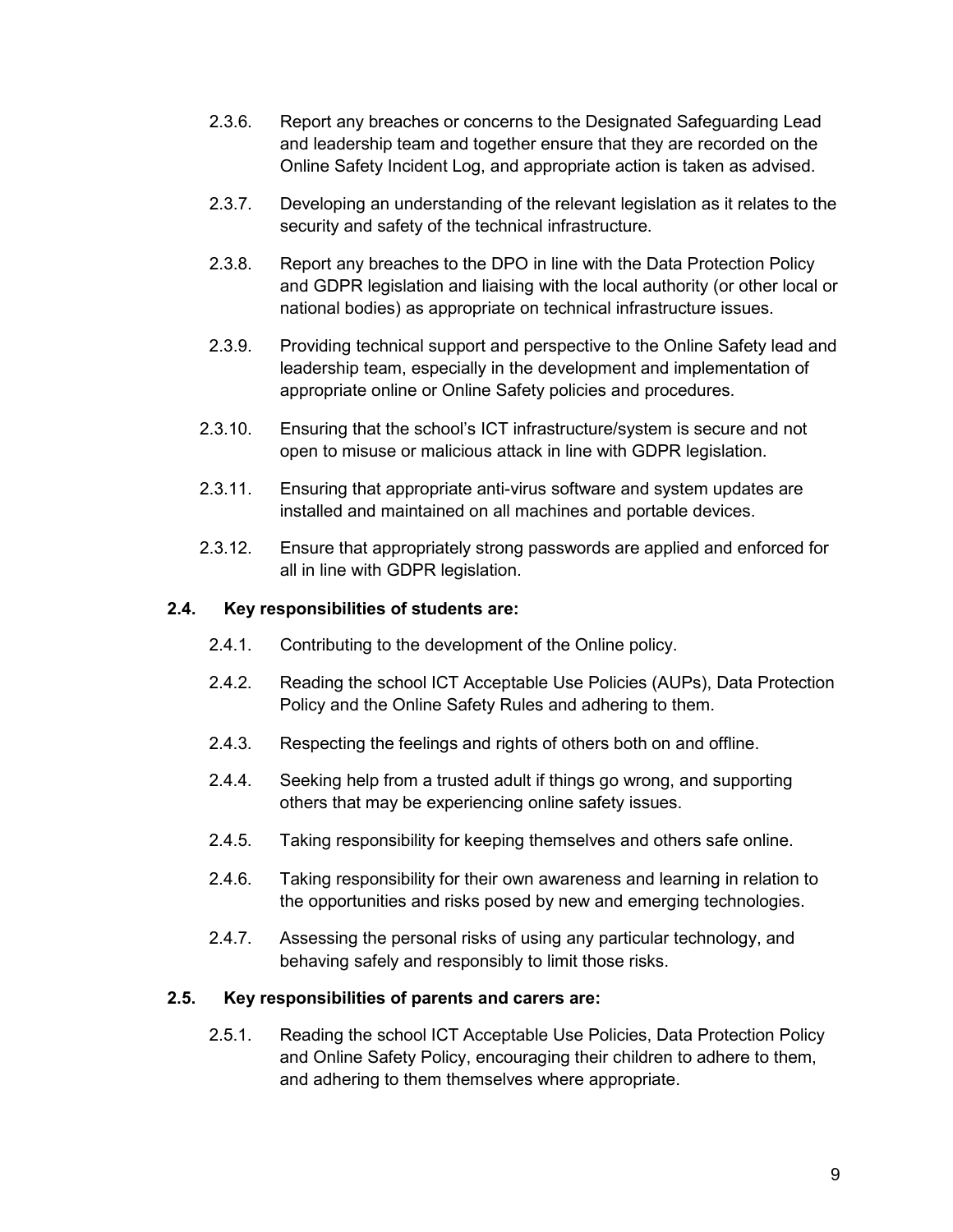- 2.5.2. Discussing online safety issues with their children, supporting the school in their online safety approaches, and reinforcing appropriate safe online behaviours at home.
- 2.5.3. Role modelling safe and appropriate uses of new and emerging technology.
- 2.5.4. Identifying changes in behaviour that could indicate that their child is at risk of harm online.
- 2.5.5. Seeking help and support from the school, or other appropriate agencies, if they or their child encounters online problems or concerns.
- 2.5.6. Contributing to the development of the school Online Safety policy.
- 2.5.7. Using school systems, such as learning platforms, and other network resources, safely and appropriately.
- 2.5.8. Taking responsibility for their own awareness and learning in relation to the opportunities and risks posed by new and emerging technologies.

#### <span id="page-10-1"></span><span id="page-10-0"></span>**3. Online Communication and Safer Use of Technology**

#### **3.1. Managing the school website**

- 3.1.1. The school will ensure that information posted on the school website meets the requirements as identified by the Department for Education.
- 3.1.2. The contact details on the website will be the school address, email and telephone number. Staff or students' personal information will not be published without consent in line with GDPR guidelines.
- 3.1.3. The Chief Executive Officer will take overall editorial responsibility for online content published by the TST and will ensure that content published is accurate and appropriate. The TST website will comply with the TST's guidelines for publications including respect for intellectual property rights, privacy policies, GDPR legislation and copyright.
- 3.1.4. Students work will only be published with their permission or that of their parents/carers.
- 3.1.5. The administrator account for the school website will be safeguarded with an appropriately strong password in line with GDPR legislation.
- 3.1.6. The school will post information about safeguarding, including online safety on the school website.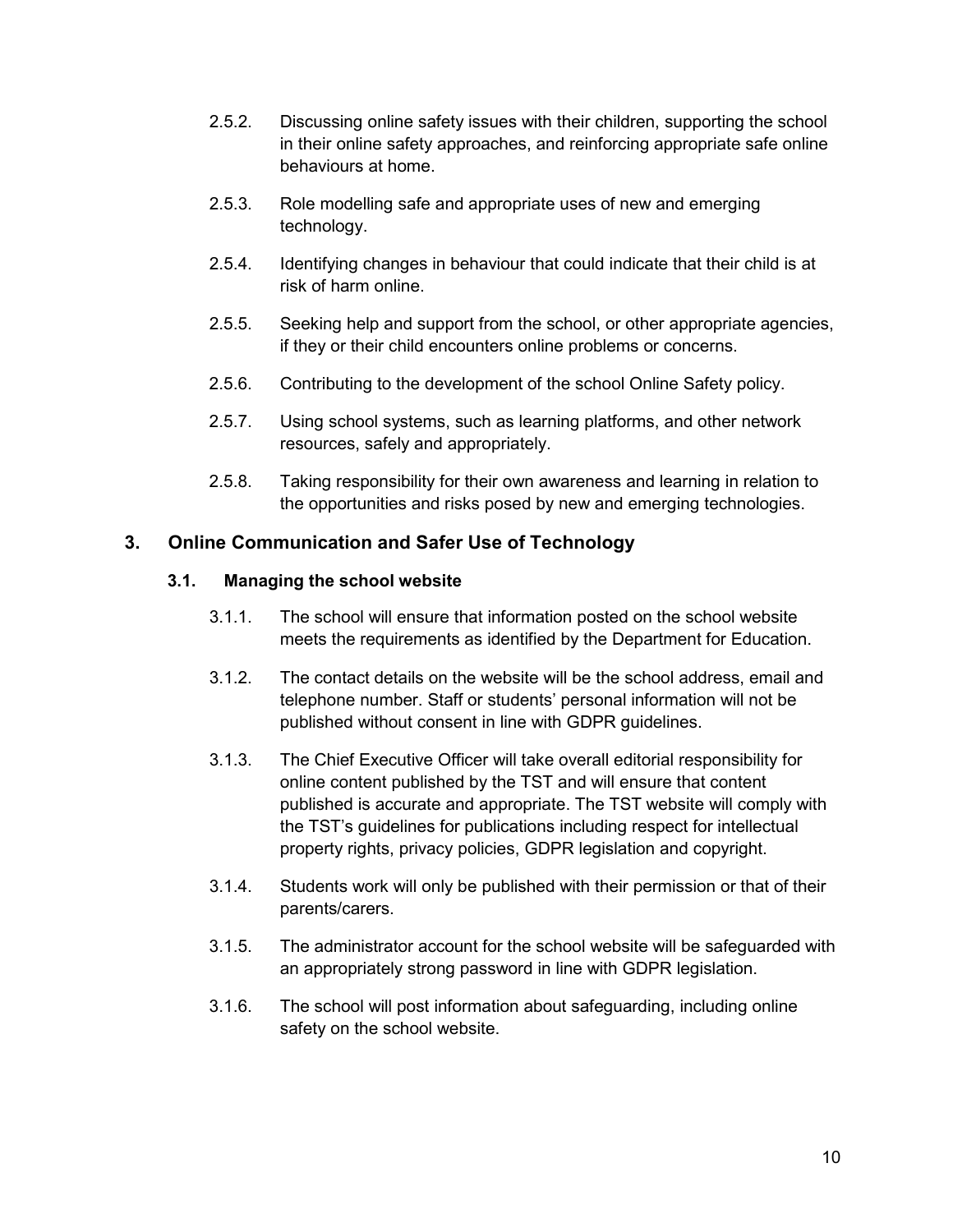#### <span id="page-11-0"></span>**3.2. Publishing images and videos online**

- 3.2.1. The school will ensure that all images are used in accordance with the school image use policy.
- 3.2.2. In line with the schools image policy, written permission from parents or carers will always be obtained before images/videos of students are electronically published, in line with GDPR legislation.

#### <span id="page-11-1"></span>**3.3. Managing email**

- 3.3.1. Students may only use school provided email accounts for educational purposes.
- 3.3.2. All members of staff are provided with a specific school email address to use for any official communication.
- 3.3.3. The use of personal email addresses by staff for any official school business is not permitted.
- 3.3.4. The forwarding of any inappropriate chain messages/emails etc. is not permitted.
- 3.3.5. Any electronic communication which contains any content which could be subject to GDPR legislation must only be sent using secure and password protected methods.
- 3.3.6. Members of the school community must immediately tell a designated member of staff if they receive offensive communication and this should be recorded in the school e-Safety incident log.
- 3.3.7. Sensitive or personal information will only be shared via email in accordance with GDPR legislation.
- 3.3.8. Access in school to external personal email accounts may be blocked.
- 3.3.9. Email sent to external organisations should be written carefully, in the same way as a letter written on school headed paper would be.
- 3.3.10. School email addresses and other official contact details will not be used for setting up personal social media accounts.

#### <span id="page-11-2"></span>**3.4. Official videoconferencing and webcam use**

- 3.4.1. All video conferencing equipment in the classroom will be switched off when not in use and where appropriate, not set to auto answer.
- 3.4.2. The equipment will be kept securely and if necessary locked away when not in use.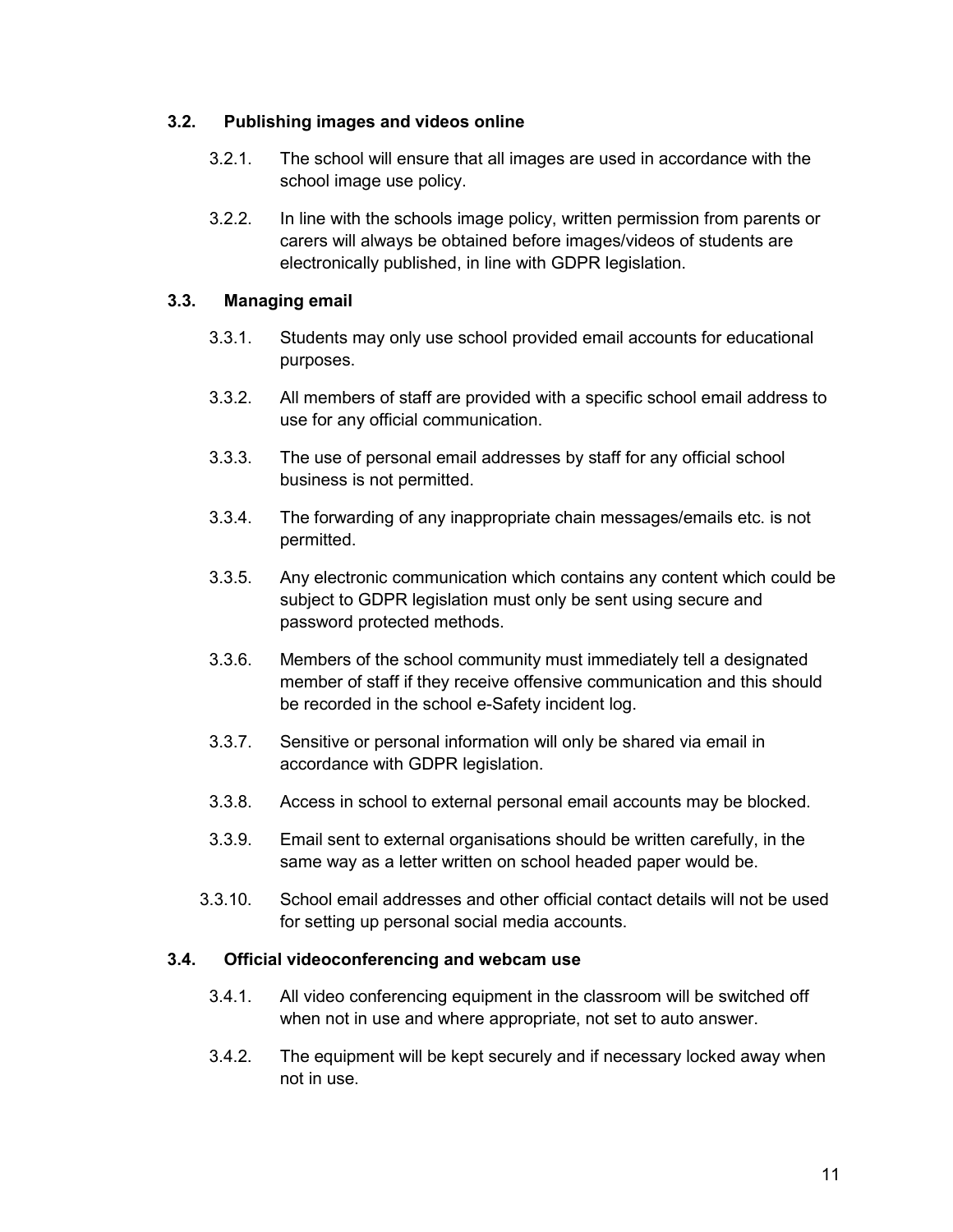- 3.4.3. School videoconferencing equipment will not be taken off school premises without permission.
- 3.4.4. Responsibility for the use of the videoconferencing equipment outside school time will be established with care.
- 3.4.5. Staff will ensure that external videoconferences are suitably risk assessed and that accounts and systems used to access events are appropriately safe and secure.
- 3.4.6. Videoconferencing is a challenging activity with a wide range of learning benefits. Preparation and evaluation are essential to the whole activity.
- 3.4.7. Students will ask permission from a teacher before making or answering a videoconference call or message.
- 3.4.8. Videoconferencing will be supervised appropriately for the students' age and ability.
- 3.4.9. Parents and carers consent will be obtained prior to children taking part in videoconferences.
- 3.4.10. Video conferencing will take place via official and approved communication channels following a robust risk assessment.
- 3.4.11. Only key administrators will be given access to videoconferencing administration areas or remote control pages.
- 3.4.12. Unique login and password details for the educational videoconferencing services will only be issued to members of staff and kept secure.
- 3.4.13. When recording a videoconference lesson, written permission will be given by all sites and participants. The reason for the recording must be given and the recording of videoconference should be clear to all parties at the start of the conference. Recorded material will be stored securely and in accordance with the Data Retention Policy.
- 3.4.14. If third party materials are to be included, the school will check that recording is acceptable to avoid infringing the third party intellectual property rights.
- 3.4.15. The school will establish dialogue with other conference participants before taking part in a videoconference. If it is a non-school site the school will check that they are delivering material that is appropriate for the class.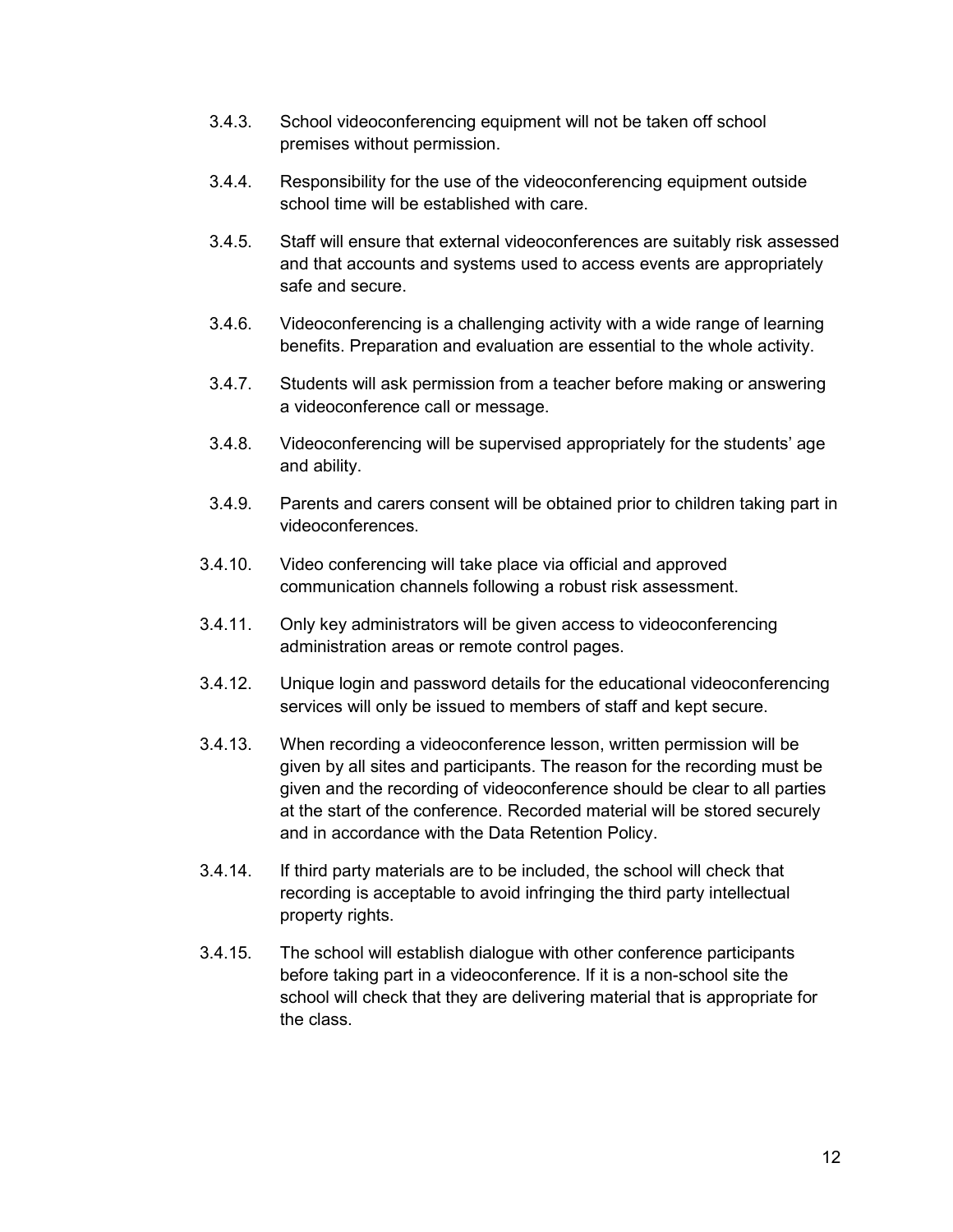#### <span id="page-13-0"></span>**3.5. Appropriate and safe classroom use of the internet and associated devices**

- 3.5.1. The school's internet access will be designed to enhance and extend education.
- 3.5.2. Access levels to the internet will be reviewed to reflect the curriculum requirements and the age and ability of students.
- 3.5.3. Students will use age and ability appropriate tools to search the Internet for content. Homewood School uses Lightspeed Systems Web Filtering managed by Kent County Council.
- 3.5.4. Internet use is a key feature of educational access and all students will receive age and ability appropriate education to support and enable them to develop strategies to respond to concerns as part of an embedded whole school curriculum.
- 3.5.5. The school will ensure that the use of Internet-derived materials by staff and students complies with copyright law and is GDPR compliant and acknowledge the source of information.
- 3.5.6. All members of staff are aware that they cannot rely on filtering alone to safeguard students and supervision, classroom management and education about safe and responsible use is essential.
- 3.5.7. Supervision of students will be appropriate to their age, ability and understanding when using technology.
- 3.5.8. All TST school owned devices will be used in accordance with the school ICT Acceptable Use Policy and with appropriate safety and security measures in place. We use Lightspeed Mobile Device Management or Google Device Management to profile all of our mobile devices in the **Trust**
- 3.5.9. Students will be educated in the effective use of the Internet in research, including the skills of knowledge location, retrieval and evaluation.
- 3.5.10. The school will use the internet to enable students and staff to communicate and collaborate in a safe and secure environment.
- 3.5.11. Students will be taught to be critically aware of the materials they read and shown how to validate information before accepting its accuracy.
- 3.5.12. The evaluation of online materials is a part of teaching and learning in every subject and will be viewed as a whole-school requirement across the curriculum.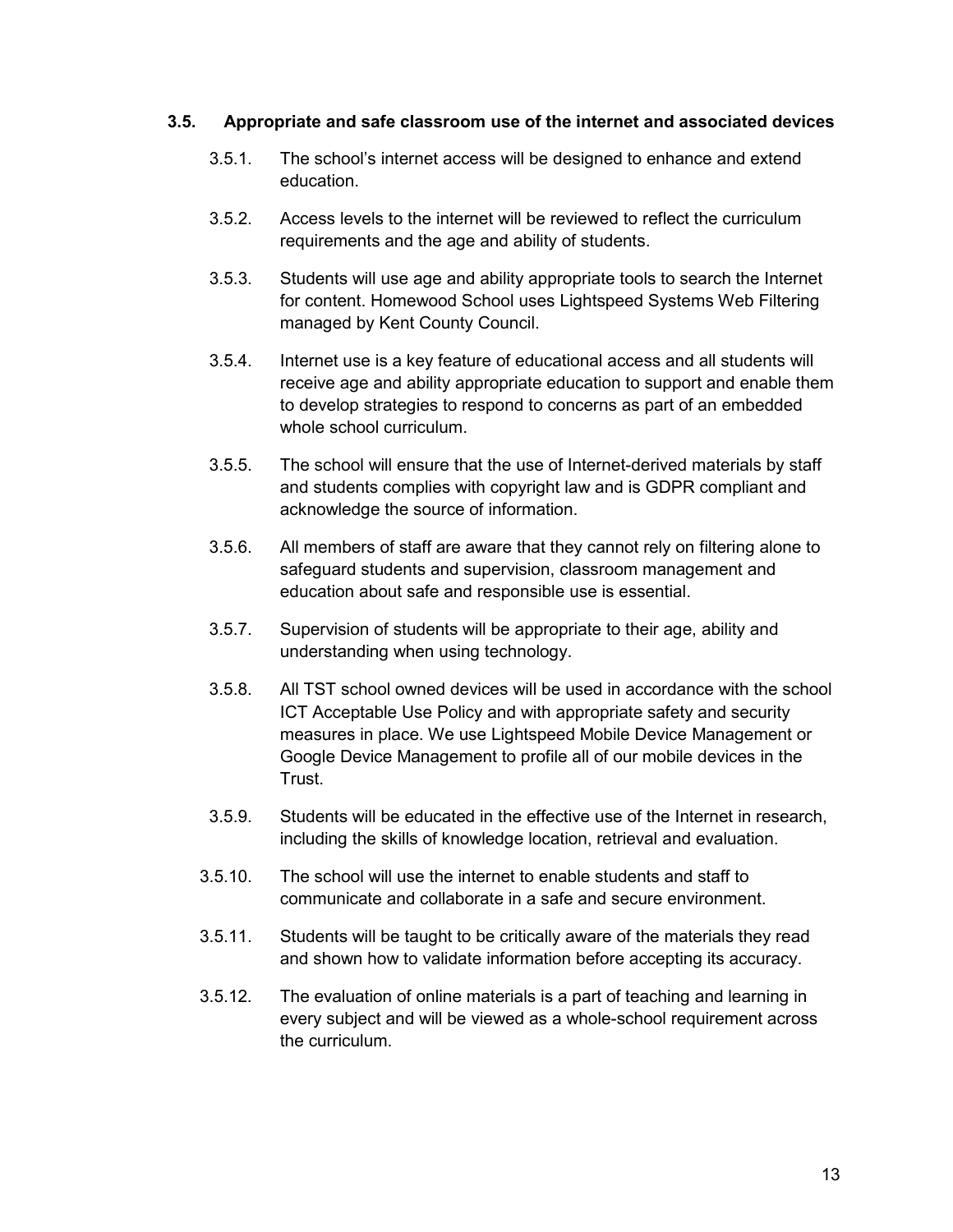3.5.13. Members of staff will always evaluate websites, tools and apps fully, including performing a Data Protection Impact Assessment if necessary before use in the classroom or recommending for use at home.

#### <span id="page-14-0"></span>**3.6. Management of school learning platforms/portals/gateways**

- 3.6.1. SLT and staff will regularly monitor the usage of the LP by students and staff in all areas, in particular message and communication tools and publishing facilities.
- 3.6.2. Students/staff will be advised about acceptable conduct and use when using the LP.
- 3.6.3. Only members of the current student, parent/carers and staff community will have access to the LP.
- 3.6.4. All users will be mindful of copyright issues and will only upload appropriate content onto the LP.
- 3.6.5. When staff, students etc. leave the school their account or rights to specific school areas will be disabled.
- 3.6.6. Any concerns about content on the LP may be recorded and dealt with in the following ways:
	- 3.6.6.1. The user will be asked to remove any material deemed to be inappropriate or offensive.
	- 3.6.6.2. The material will be removed by the site administrator if the user does not comply.
	- 3.6.6.3. Access to the LP for the user may be suspended.
	- 3.6.6.4. The user will need to discuss the issues with a member of leadership before reinstatement.
	- 3.6.6.5. A student's parent/carer may be informed.
- 3.6.7. Students may require editorial approval from a member of staff. This may be given to the pupil to fulfil a specific aim and may have a limited time frame.

#### <span id="page-14-2"></span><span id="page-14-1"></span>**4. Social Media Policy**

#### **4.1. General social media use**

4.1.1. Expectations regarding safe and responsible use of social media will apply to all members of the TST communities and exist in order to safeguard both the school and the wider community, on and offline. Examples of social media may include blogs, wikis, social networking,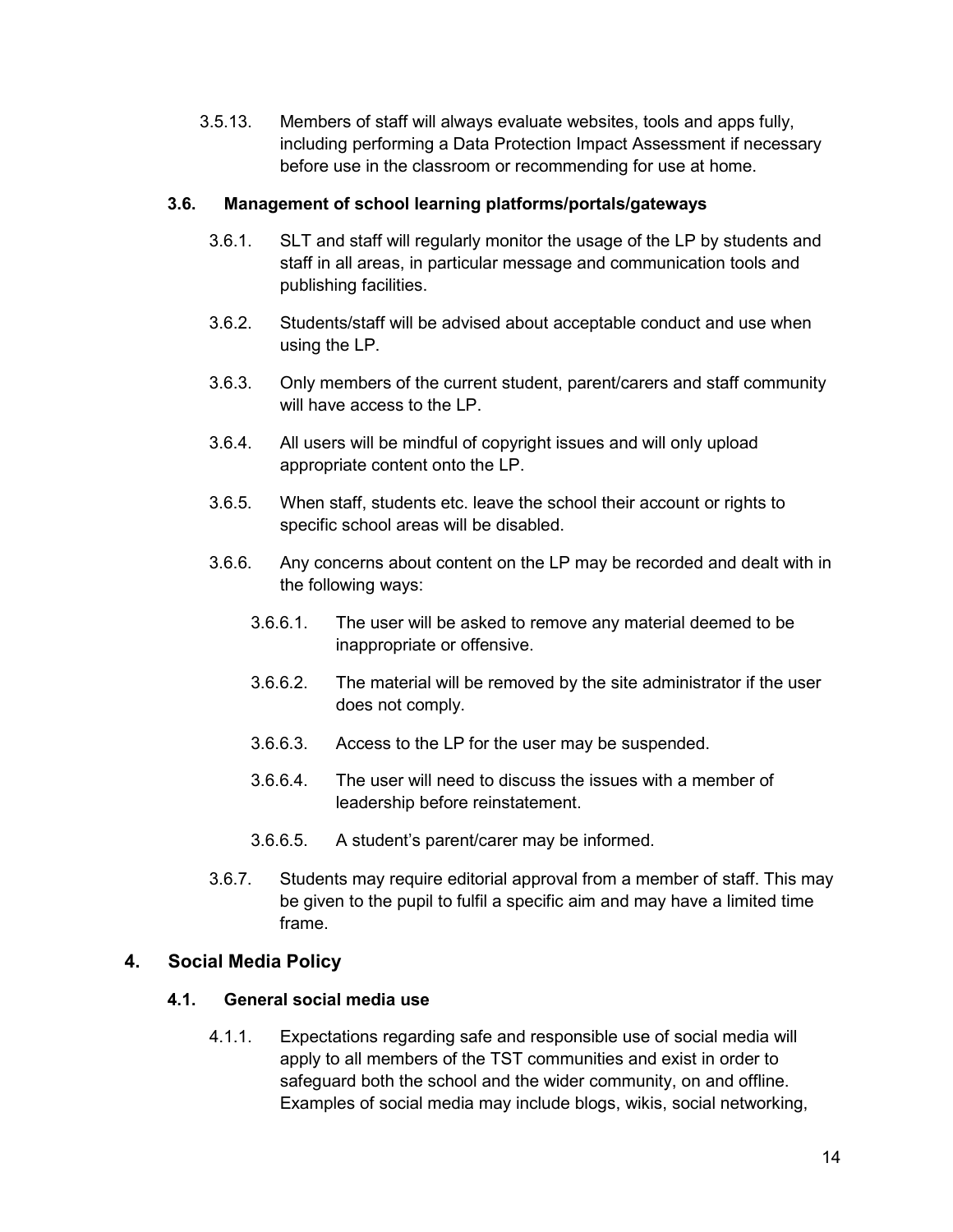forums, bulletin boards, multiplayer online gaming, apps, video/photo sharing sites, chatrooms, instant messenger and many others.

- 4.1.2. All members of the TST communities will be encouraged to engage in social media in a positive, safe and responsible manner at all times.
- 4.1.3. Information about safe and responsible use of social media will be communicated clearly and regularly to all members of the TST communities.
- 4.1.4. All members of the TST communities are advised not to publish specific and detailed private thoughts, concerns, pictures or messages on any social media services, especially content that may be considered threatening, hurtful or defamatory to others.
- 4.1.5. The TST will control student and staff access to social media and social networking sites whilst on site and using school provided devices and systems.
- 4.1.6. The use of social networking applications during school hours for personal use is not permitted.
- 4.1.7. Inappropriate or excessive use of social media during school hours or whilst using school devices may result in disciplinary or legal action and/or removal of internet facilities.
- 4.1.8. Any concerns regarding the online conduct of any member of the TST on social media sites should be reported to the Trust leadership team and will be managed in accordance with existing school policies such as antibullying, allegations against staff, behaviour and safeguarding/child protection.
- 4.1.9. Any breaches of school policy may result in criminal, disciplinary or civil action being taken and this will depend upon the age of those involved and the circumstances of the wrong committed. Action taken will be accordance with the relevant school policies, such as anti-bullying, allegations against staff, behaviour and safeguarding/child protection.

#### <span id="page-15-0"></span>**4.2. Official use of social media**

- 4.2.1. Official use of social media sites by the school will only take place with clear educational or community engagement objectives with specific intended outcomes e.g. increasing parental engagement.
- 4.2.2. Official use of social media sites as communication tools will be risk assessed and formally approved by the Chief Executive Officer.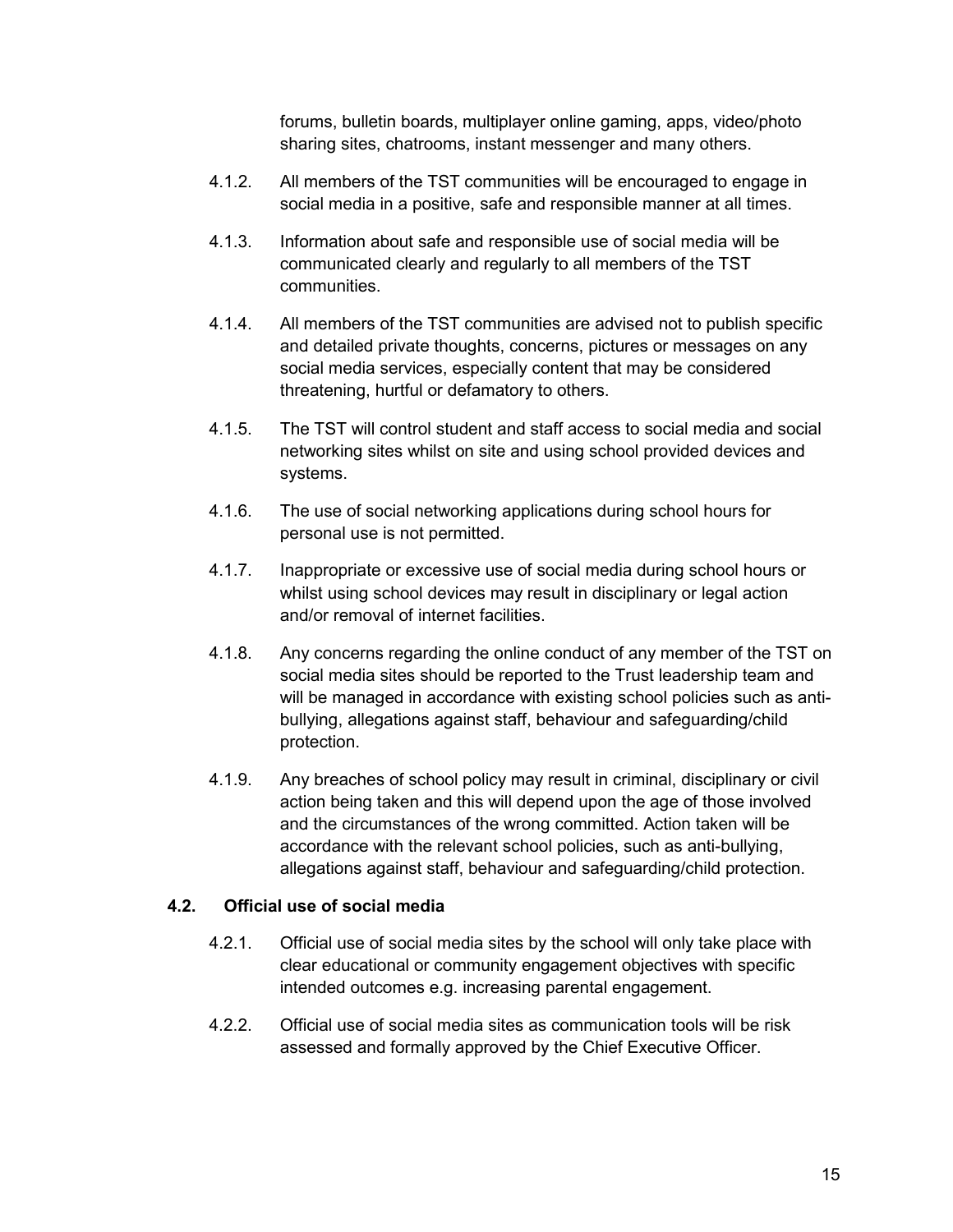- 4.2.3. Official school social media channels will be set up as distinct and dedicated social media site or account for educational or engagement purposes.
- 4.2.4. Staff will use school provided email addresses to register for and manage official school approved social media channels.
- 4.2.5. Members of staff running official school social media channels will be aware of the required behaviours and expectations of use and to ensure that sites are used safely, responsibly and in accordance with local and national guidance and legislation.
- 4.2.6. All communication on official school social media platforms will be clear, transparent and open to scrutiny.
- 4.2.7. Any online publication on official school social media sites will comply with legal requirements including the Data Protection Act 2018, right to privacy conferred by the Human Rights Act 1998, GDPR legislation or similar duty to protect private information and will not breach any common law duty of confidentiality, copyright etc.
- 4.2.8. Official social media use by the school will be in line with existing policies including anti-bullying and child protection.
- 4.2.9. Images or videos of students will only be shared on official school social media sites/channels in accordance with the school image use policy under GDPR legislation.
- 4.2.10. Information about safe and responsible use of school social media channels will be communicated clearly and regularly to all members of the school community.
- 4.2.11. Official social media sites, blogs or wikis will be suitably protected (e.g. password protected) and where possible/appropriate, run and/or linked to from the TST website and take place with written approval from the Leadership Teams.
- 4.2.12. Leadership staff must be aware of account information and relevant details for social media channels in case of emergency such as staff absence.
- 4.2.13. Parents/Carers and students will be informed of any official school social media use, along with expectations for safe use and school action taken to safeguard the community.
- 4.2.14. TST official social media channels are managed by senior staff within the individual schools and Nursery.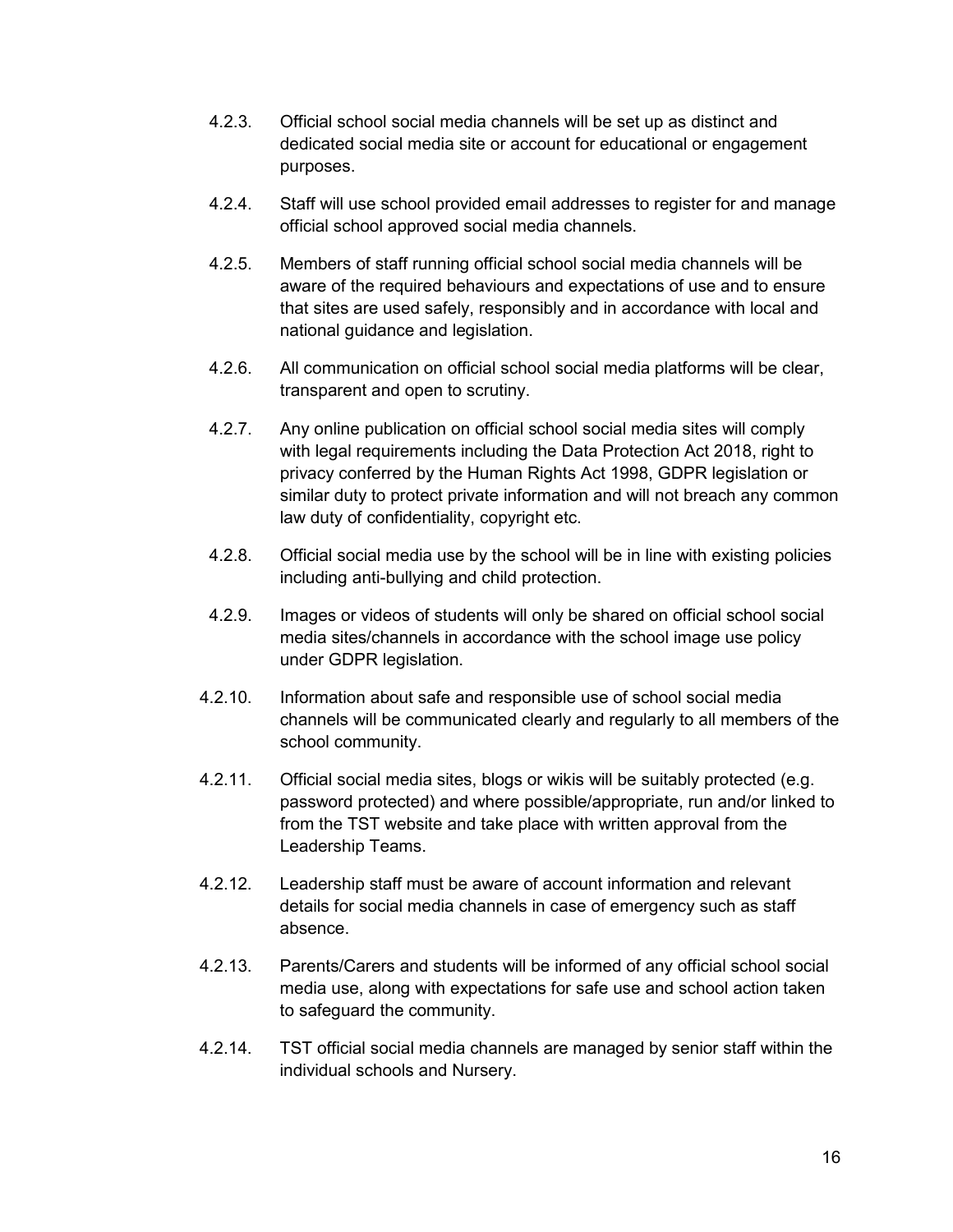- 4.2.15. Public communications on behalf of the school will, where possible, be read and agreed by at least one other colleague.
- 4.2.16. The school's social media accounts will link back to the school's website and/or ICT Acceptable Use Policy to demonstrate that the accounts are official.
- 4.2.17. The TST will ensure that any official social media use does not exclude members of the community who are unable or unwilling to use social media channels.

#### <span id="page-17-0"></span>**4.3. Staff Official use of social media**

- 4.3.1. If members of staff are participating in online activity as part of their capacity as an employee of the Trust, then they are requested to be professional at all times and that they are an ambassador for the Tenterden Schools Trust.
- 4.3.2. Staff using social media officially will disclose their official role/position but always make it clear that they do not necessarily speak on behalf of the Trust.
- 4.3.3. Staff using social media officially will be responsible, credible, fair and honest at all times and consider how the information being published could be perceived or shared.
- 4.3.4. Staff using social media officially will always act within the legal frameworks they would adhere to within the Trust, including libel, defamation, confidentiality, copyright, data protection, GDPR as well as equalities laws.
- 4.3.5. Staff must ensure that any image posted on the Trusts social media channels have appropriate written parental consent.
- 4.3.6. Staff using social media officially will be accountable and must not disclose information, make commitments or engage in activities on behalf of the Trust unless they are authorised to do so.
- 4.3.7. Staff using social media officially will inform their line manager, the Trust's online Safety lead and/or the Chief Executive Officer of any concerns such as criticism or inappropriate content posted online.
- 4.3.8. Staff will not engage with any direct or private messaging with students or parents/carers through social media and should communicate via their schools.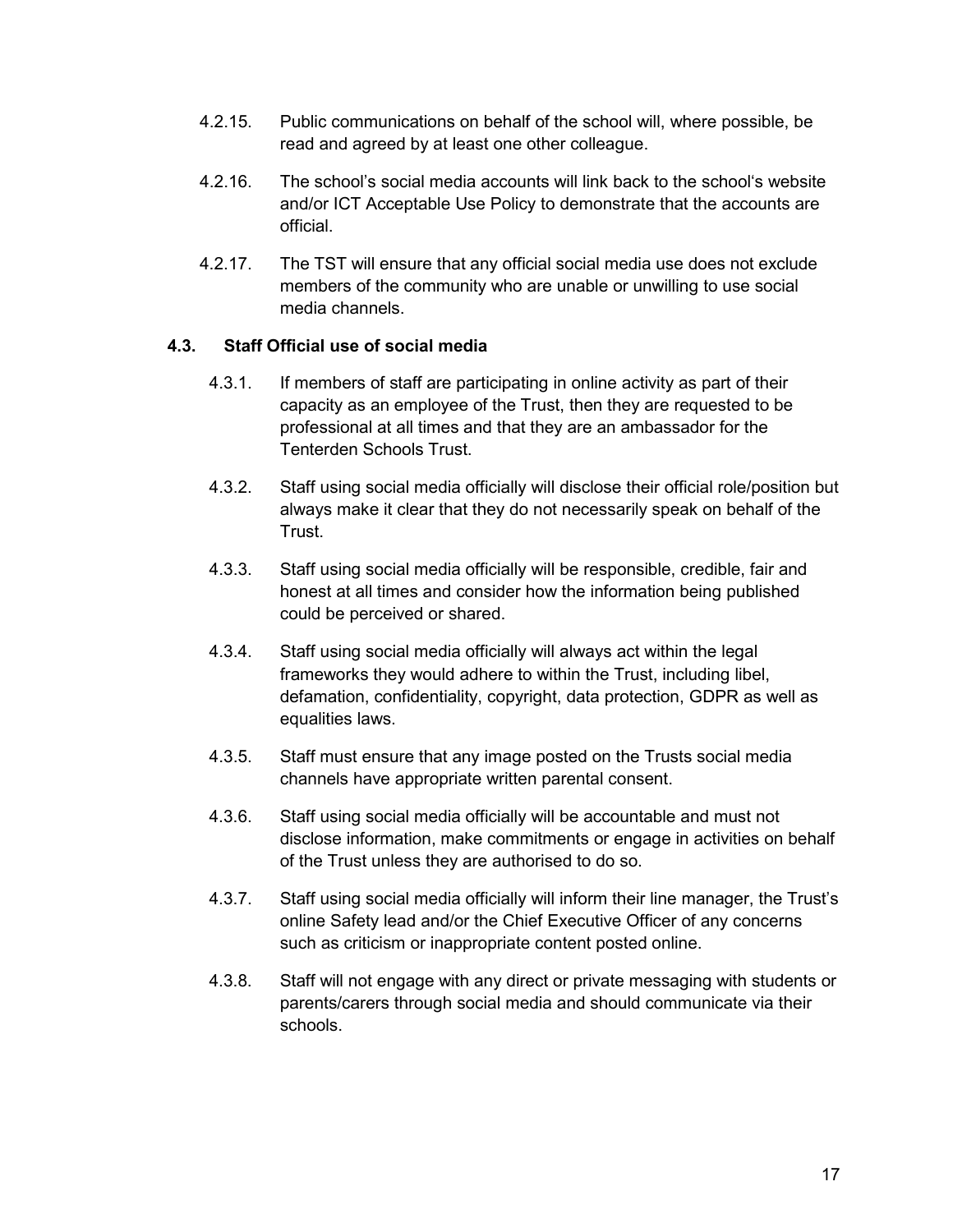#### <span id="page-18-0"></span>**4.4. Staff personal use of social media**

- 4.4.1. Personal use of social networking, social media and personal publishing sites will be discussed with all members of staff as part of staff induction and will be revisited and communicated via regular staff training opportunities.
- 4.4.2. Safe and professional behaviour will be outlined for all members of staff (including volunteers) as part of the Trusts ICT Acceptable Use Policy.
- 4.4.3. All members of staff are advised not to communicate with or add as 'friends' any current or past students or current or past students' family members via any personal social media sites, applications or profiles. Any pre-existing relationships or exceptions that may compromise this will be discussed with line manager/ member of Leadership Team/Chief Executive Officer.
- 4.4.4. If ongoing contact with students is required once they have left the school roll, then members of staff will be expected to use existing alumni networks or use official school provided communication tools in line with GDPR legislation.
- 4.4.5. All communication between staff and members of the school community on school business will take place via official approved communication channels (email and school phone system.) Staff must not use personal accounts or information to make contact with students or parents, nor should any contact be accepted, except in circumstance whereby prior approval has been given by the Headteacher/Line Manager.
- 4.4.6. Any communication from students/parents received on personal social media accounts will be reported to the schools designated safeguarding lead.
- 4.4.7. Information staff members have access to as part of their employment, including photos and personal information about students and their family members, colleagues etc. will not be shared or discussed on personal social media sites.
- 4.4.8. All members of staff are strongly advised to safeguard themselves and their privacy when using social media sites. This will include being aware of location sharing services, setting the privacy levels of their personal sites as strictly as they can, opting out of public listings on social networking sites, logging out of accounts after use and keeping passwords safe and confidential. It is recommend that first and middle names are used rather than surname. Staff should not state that they work in the TST.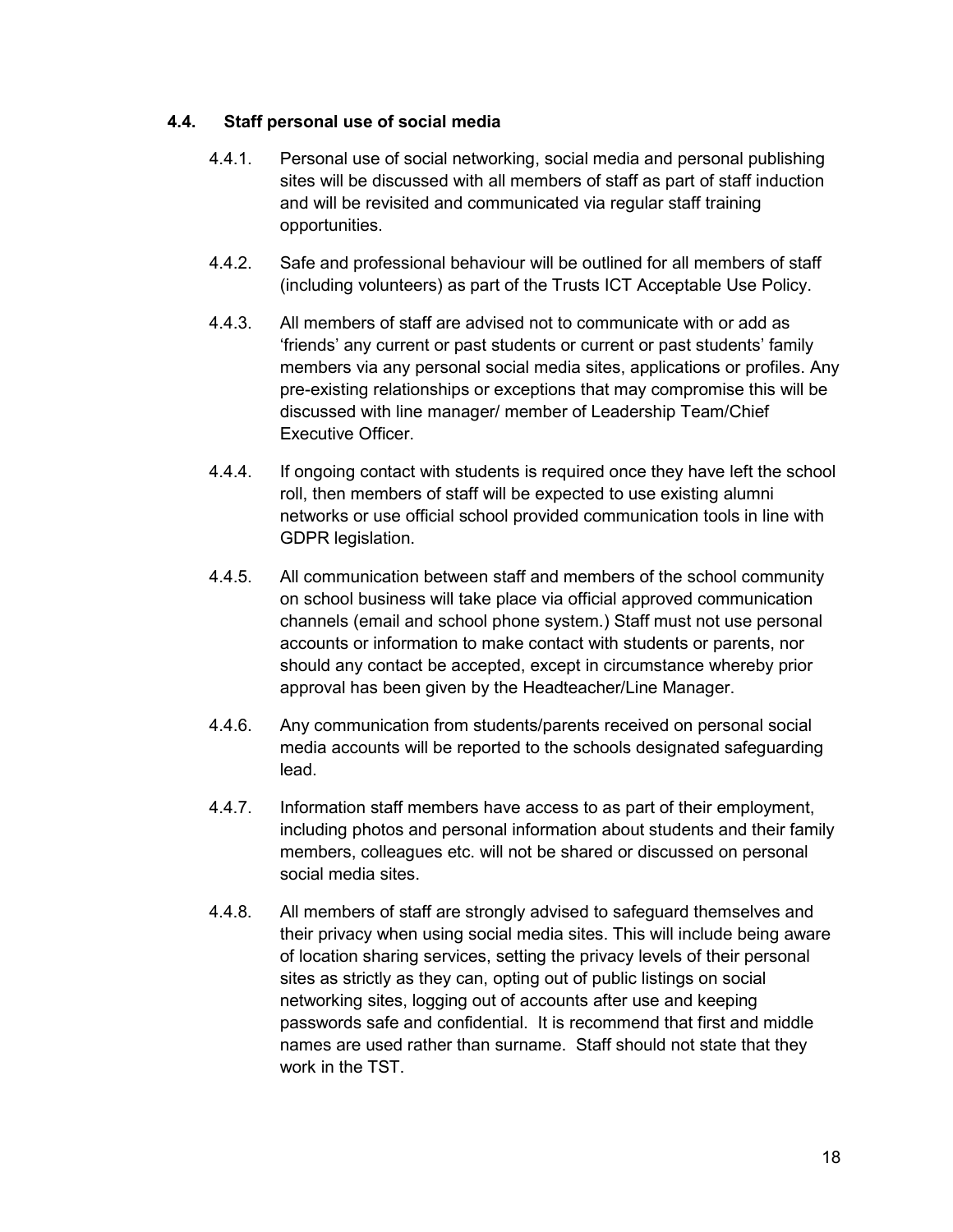- 4.4.9. All members of staff are encouraged to carefully consider the information, including text and images, they share and post online and should ensure that their social media use is compatible with their professional role, in accordance with schools policies (safeguarding, confidentiality, data protection etc.) and the wider professional and legal framework.
- 4.4.10. Members of staff will be encouraged to manage and control the content they share and post online. Advice will be provided to staff via staff training and by sharing appropriate guidance and resources on a regular basis.
- 4.4.11. Members of staff will notify the Leadership/Management Team immediately if they consider that any content shared or posted via any information and communications technology, including emails or social networking sites conflicts with their role in the school.
- 4.4.12. Members of staff must not identify themselves as employees of the TST on their personal social networking accounts. This is to prevent information on these sites from being linked with the school and also to safeguard the privacy of staff members and the wider school community.
- 4.4.13. Members of staff will ensure that they do not represent their personal views as that of the school on social media.
- 4.4.14. School email addresses will not be used for setting up personal social media accounts.
- 4.4.15. Members of staff who follow/like the schools social media channels will be advised to use dedicated professionals accounts where possible to avoid blurring professional boundaries.

#### <span id="page-19-0"></span>**4.5. Student use of social media**

- 4.5.1. Safe and responsible use of social media sites will be outlined for students and their parents as part of the TST ICT Acceptable Use Policy.
- 4.5.2. Personal publishing on social media sites will be taught to students as part of an embedded and progressive education approach via age appropriate sites which have been risk assessed and approved as suitable for educational purposes.
- 4.5.3. Students will be advised to consider the risks of sharing personal details of any kind on social media sites which may identify them and/or their location. Examples would include real/full name, address, mobile or landline phone numbers, school attended. Instant messenger contact details, email addresses, full names of friends/family, specific interests and clubs etc.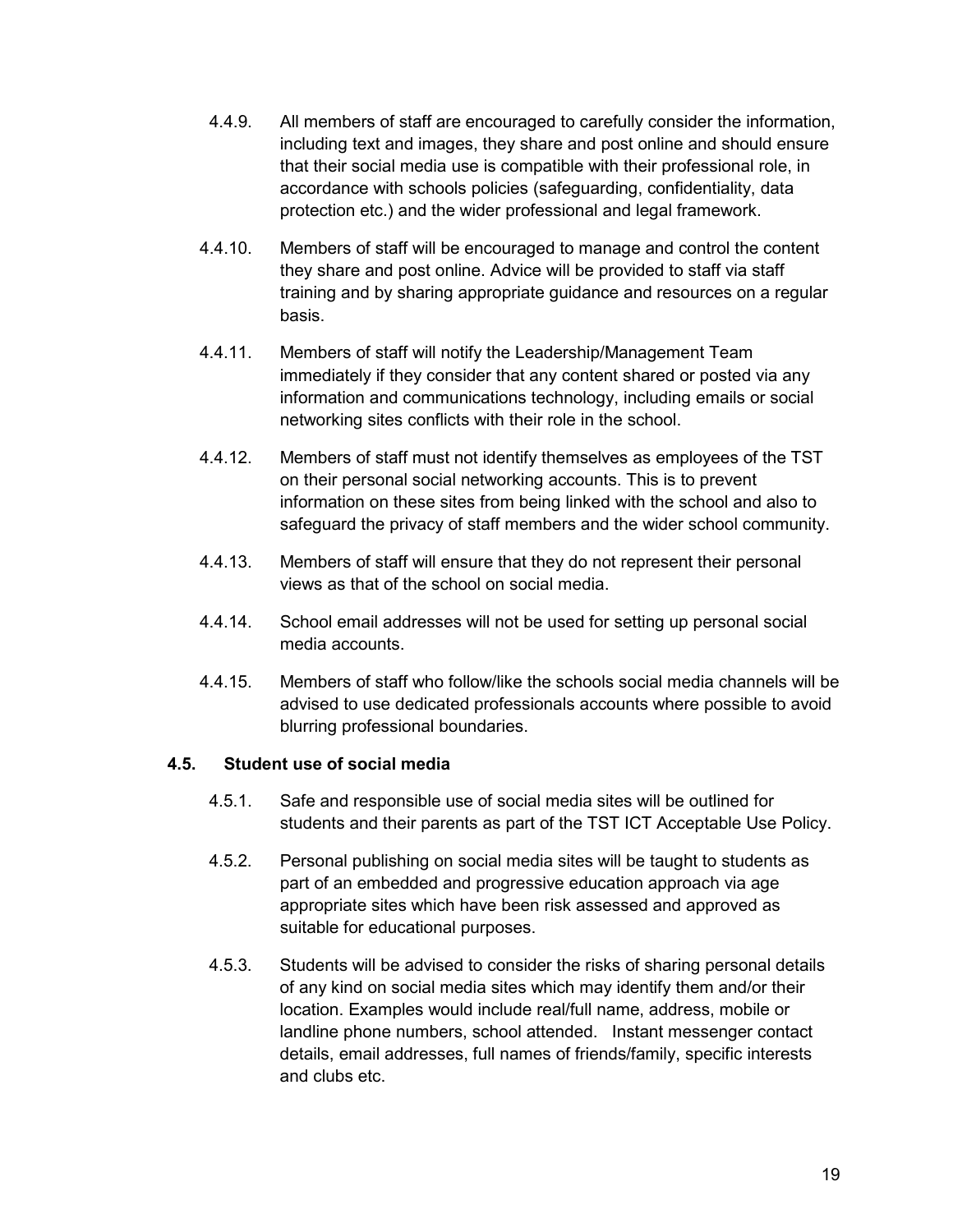- 4.5.4. Students will be advised not to meet any online friends without a parent/carer or other responsible adult's permission and only when they can be present.
- 4.5.5. Students will be advised on appropriate security on social media sites and will be encouraged to use safe passwords, deny access to unknown individuals and be supported in learning how to block and report unwanted communications.
- 4.5.6. Students will be encouraged to approve and invite known friends only on social networking sites and to deny access to others by making profiles private/protected.
- 4.5.7. Students will be informed of any official social media use with students and written parental consent will be obtained, as required.
- 4.5.8. Any official social media activity involving students will be moderated by the TST where possible.
- 4.5.9. The TST is aware that many popular social media sites state that they are not for children under the age of 13, therefore the TST will not create accounts within school specifically for children under this age.
- 4.5.10. Any concerns regarding students' use of social networking, social media and personal publishing sites, both at home and at school, will be dealt with in accordance with existing school policies including anti-bullying and behaviour. Concerns will be raised with their parents/carers, particularly when concerning any underage use of social media sites.

#### <span id="page-20-1"></span><span id="page-20-0"></span>**5. Use of Personal Devices and Mobile Phones**

#### **5.1. Rationale regarding personal devices and mobile phones**

- 5.1.1. The widespread ownership of mobile phones and a range of other personal devices among children, young people and adults will require all members of the TST to take steps to ensure that mobile phones and personal devices are used responsibly.
- 5.1.2. The use of mobile phones and other personal devices by young people and adults will be decided by the school and covered in appropriate policies including the TST's ICT Acceptable Use Policy.
- 5.1.3. The TST recognises that personal communication through mobile technologies is an accepted part of everyday life for students, staff and parents/carers but requires that such technologies need to be used safely and appropriately within the Trusts communities.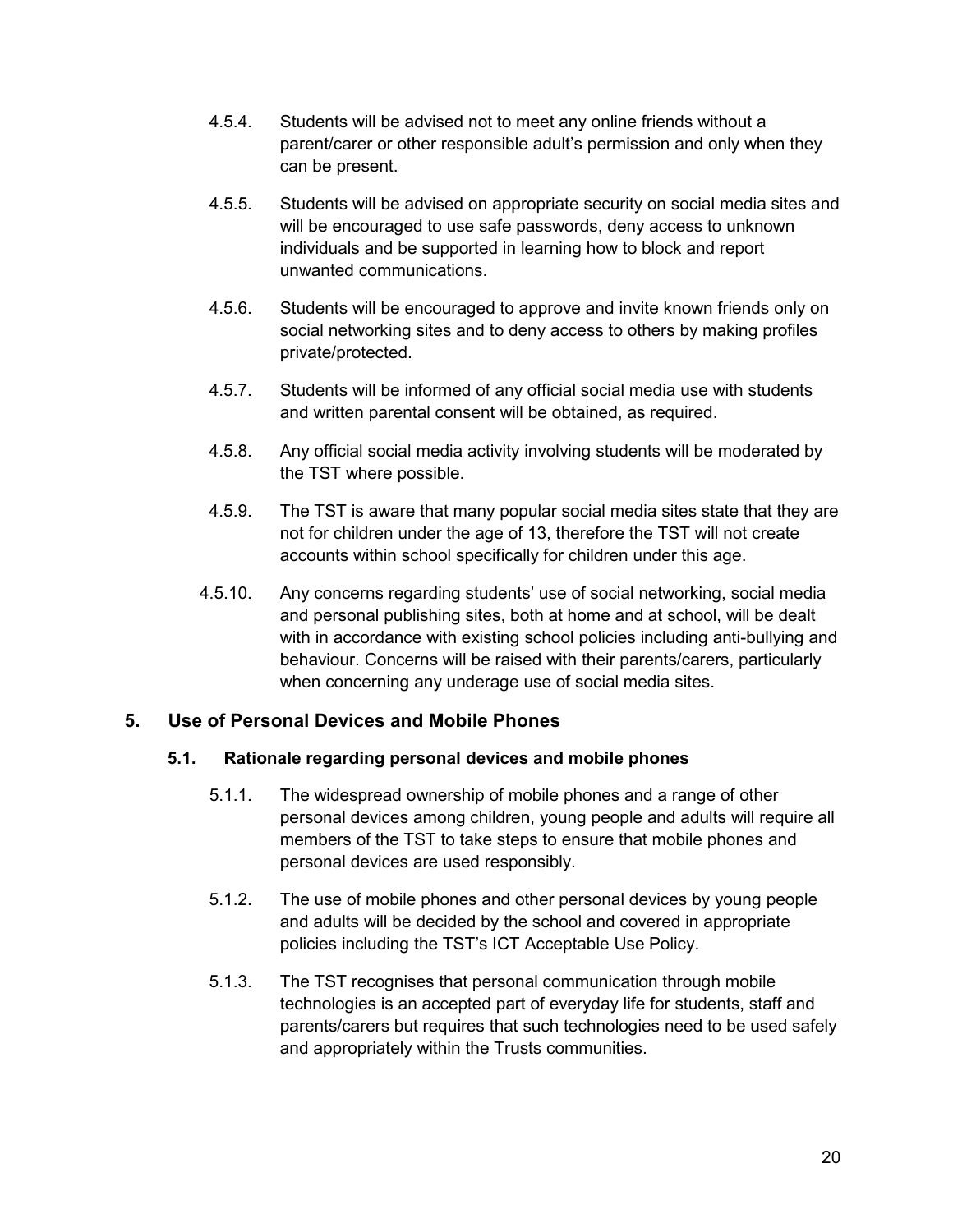#### <span id="page-21-0"></span>**5.2. Expectations for safe use of personal devices and mobile phones**

- 5.2.1. Electronic devices of all kinds that are brought in to school are the responsibility of the user at all times. The school accepts no responsibility for the loss, theft or damage of such items. Nor will the school accept responsibility for any adverse health effects caused by any such devices either potential or actual.
- 5.2.2. Mobile phones and personal devices are not permitted to be used in certain areas within the schools such as changing rooms and toilets.
- 5.2.3. The sending of abusive or inappropriate messages or content via mobile phones or personal devices is forbidden by any member of the Trust community and any breaches will be dealt with as part of the TST's discipline/behaviour policy.
- 5.2.4. Members of staff will have access to a school/work phone number and email address where contact with students or parents/carers is required.
- 5.2.5. All members of the TST will be advised to take steps to protect their mobile phones or devices from loss, theft or damage.
- 5.2.6. All members of the TST will be advised to use passwords/pin numbers to ensure that unauthorised calls or actions cannot be made on their phones or devices if they are lost or stolen. Passwords and pin numbers should be kept confidential. Mobile phones and personal devices should not be shared.
- 5.2.7. All members of the TST will be advised to ensure that their mobile phones and personal devices do not contain any content which may be considered to be offensive, derogatory or would otherwise contravene the TST's policies.
- 5.2.8. TST's mobile phones and devices must always be used in accordance with the ICT Acceptable Use Policy.
- 5.2.9. School mobile phones and devices used for communication with parents and students must be suitably protected via a passcode/password/pin and must only be accessed and used by members of staff.

#### <span id="page-21-1"></span>**5.3. Students use of personal devices and mobile phones**

- 5.3.1. Students will be educated regarding the safe and appropriate use of personal devices and mobile phones.
- 5.3.2. All use of mobile phones and personal devices by children will take place in accordance with the ICT Acceptable Use Policy.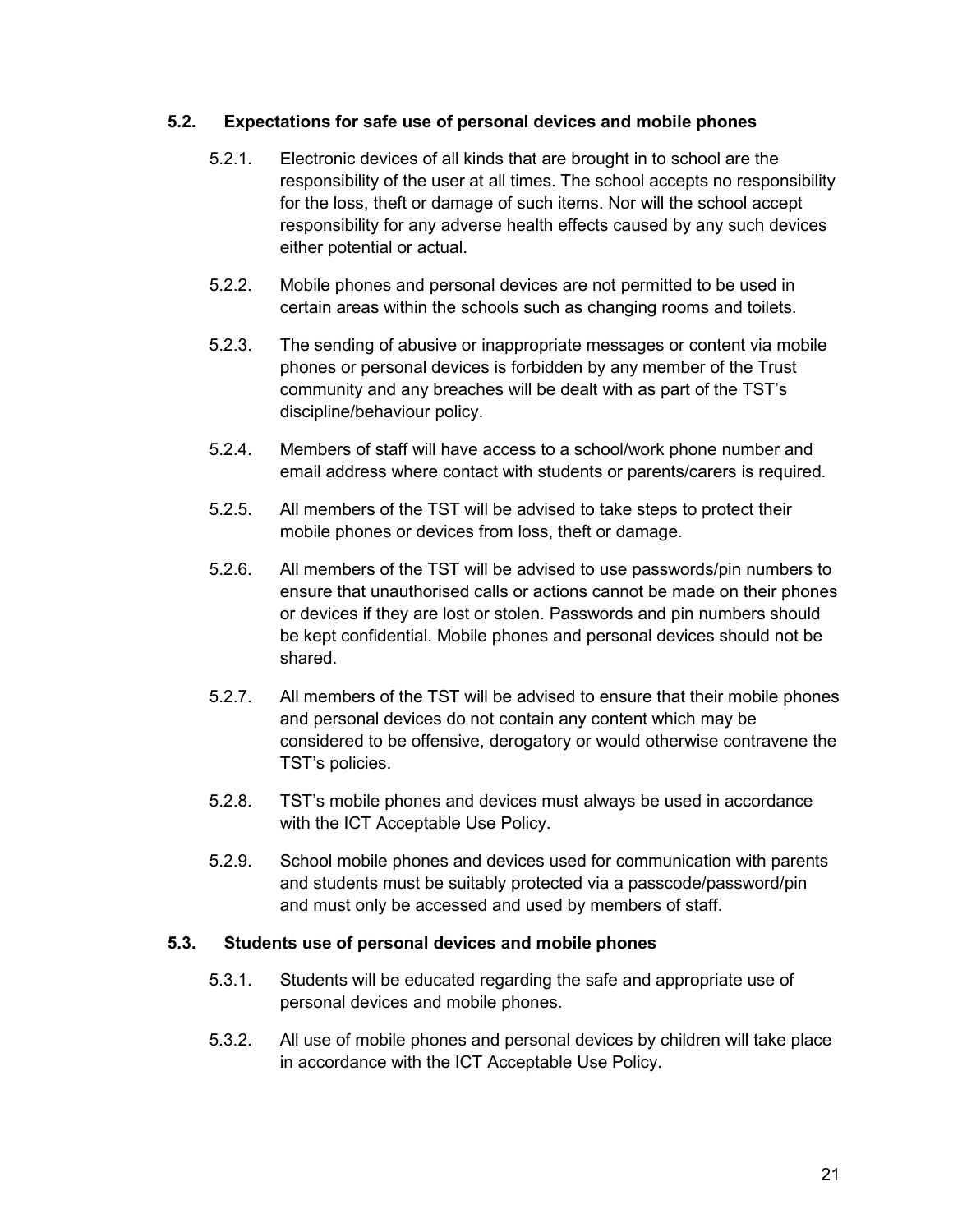- 5.3.3. Mobile phones and personal devices will be switched off and kept out of sight during classroom lessons and while moving between lessons.
- 5.3.4. Mobile phones or personal devices will not be used by students during lessons or formal school time unless as part of an approved and directed curriculum based activity with consent from a member of staff. The use of personal mobile phones or devices for a specific education purpose does not mean that blanket use is permitted.
- 5.3.5. If a student needs to contact his/her parents/carers they will be encouraged to use a school phone. Parents are advised not to contact their child via their mobile phone during the school day, but to contact the school offices. Exceptions may be permitted in exceptional circumstances on a case-by-case basis and as approved by the Chief Executive Officer.
- 5.3.6. Phones and devices must not be taken into examinations. Students found in possession of a mobile phone or personal device during an exam will be reported to the appropriate examining body. This may result in the student's withdrawal from either that examination or all examinations.
- 5.3.7. If a student breaches the TST's policy then the phone or device will be confiscated and will be held in a secure place. Mobile phones and devices will be released to parents/carers in accordance with the TST's policy.
- 5.3.8. School staff may confiscate a student's mobile phone or device if they believe it is being used to contravene the schools behaviour or bullying policy. The phone or device may be searched by a member of the Leadership team or the online Safety Officer with the consent of the student or parent/carer.
- 5.3.9. If there is suspicion that material on a student's personal device or mobile phone may be illegal or may provide evidence relating to a criminal offence then the device will be handed over to the police for further investigation.

#### <span id="page-22-0"></span>**5.4. Staff use of personal devices and mobile phones**

- 5.4.1. Members of staff are not permitted to use their own personal phones or devices for contacting students and their families within or outside of the setting in a professional capacity. Any pre-existing relationships which could compromise this must be discussed with leaders/managers.
- 5.4.2. Staff will not use personal devices such as mobile phones, tablets or cameras to take photos or videos of students and will only use workprovided equipment for this purpose.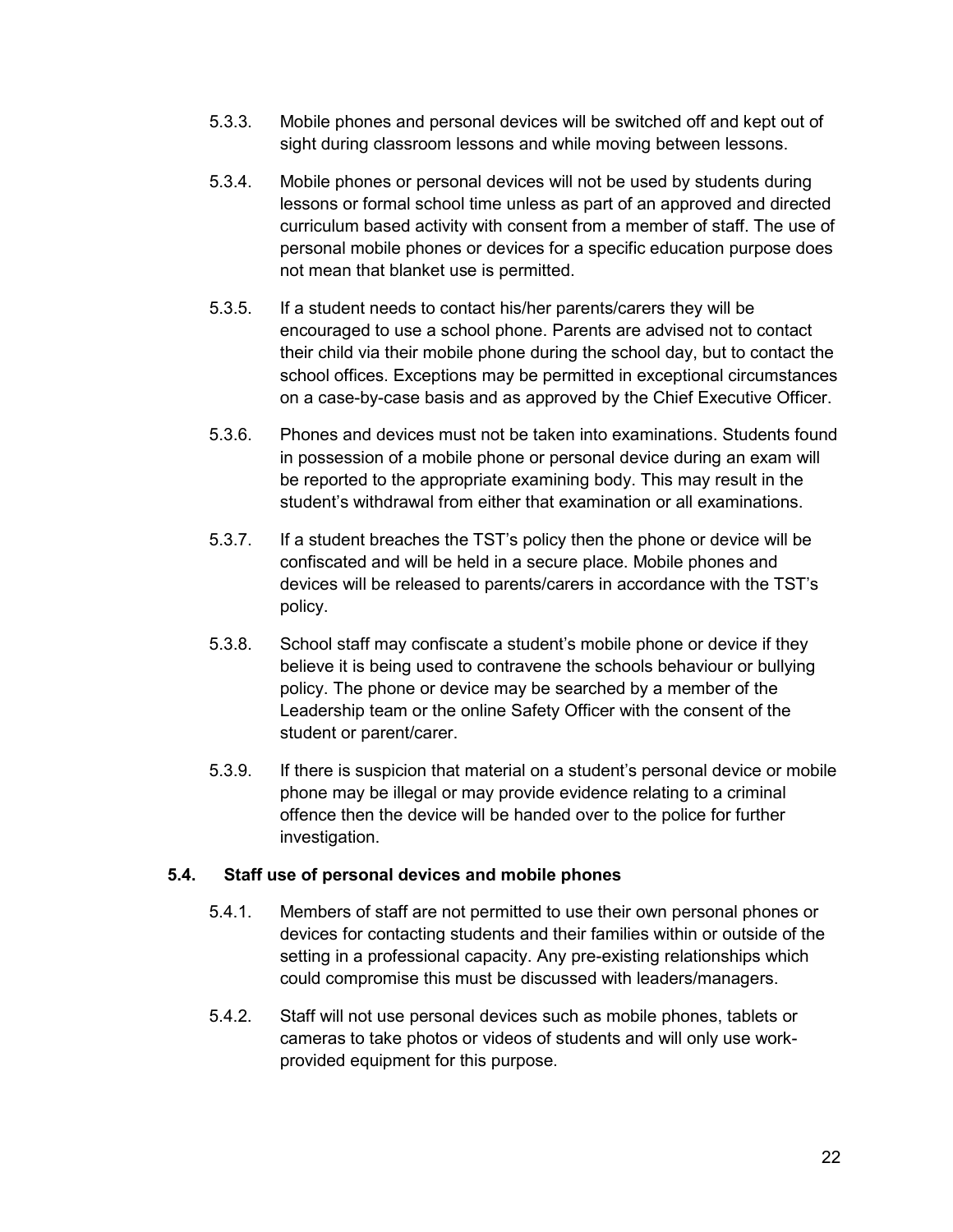- 5.4.3. Staff will not use any personal devices directly with students and will only use work-provided equipment during lessons/educational activities.
- 5.4.4. Staff personal mobile phones and devices will be switched off/switched to 'silent' mode during lesson times.
- 5.4.5. Bluetooth or other forms of communication should be "hidden" or switched off during lesson times.
- 5.4.6. Personal mobile phones or devices will not be used during teaching periods unless permission has been given by a member of the Leadership Team or in emergency circumstances.
- 5.4.7. Staff will ensure that any content bought on site via mobile phones and personal devices are compatible with their professional role and expectations.
- 5.4.8. If a member of staff breaches the TST's policy then disciplinary action will be taken.
- 5.4.9. If a member of staff is thought to have illegal content saved or stored on a mobile phone or personal device or have committed a criminal offence then the police will be contacted and allegations will be responded to following the allegations management policy.

#### <span id="page-23-0"></span>**5.5. Visitors use of personal devices and mobile phones**

- 5.5.1. Parents/carers and visitors must use mobile phones and personal devices in accordance with the TST's ICT Acceptable Use policy.
- 5.5.2. Use of mobile phones or personal devices by visitors and parents/carers to take photos or videos must take place in accordance with the school image use policy.
- 5.5.3. The Trust will ensure appropriate signage and information is displayed and provided to inform visitors of expectations of use.
- 5.5.4. Staff will be expected to challenge concerns when safe and appropriate and will always inform the Designated Safeguarding Lead of any breaches of use by visitors.

#### <span id="page-23-2"></span><span id="page-23-1"></span>**6. Policy Decisions**

#### **6.1. Recognising online risks**

6.1.1. The TST is aware that the Internet is a constantly changing environment with new apps, tools, devices, sites and material emerging at a rapid pace.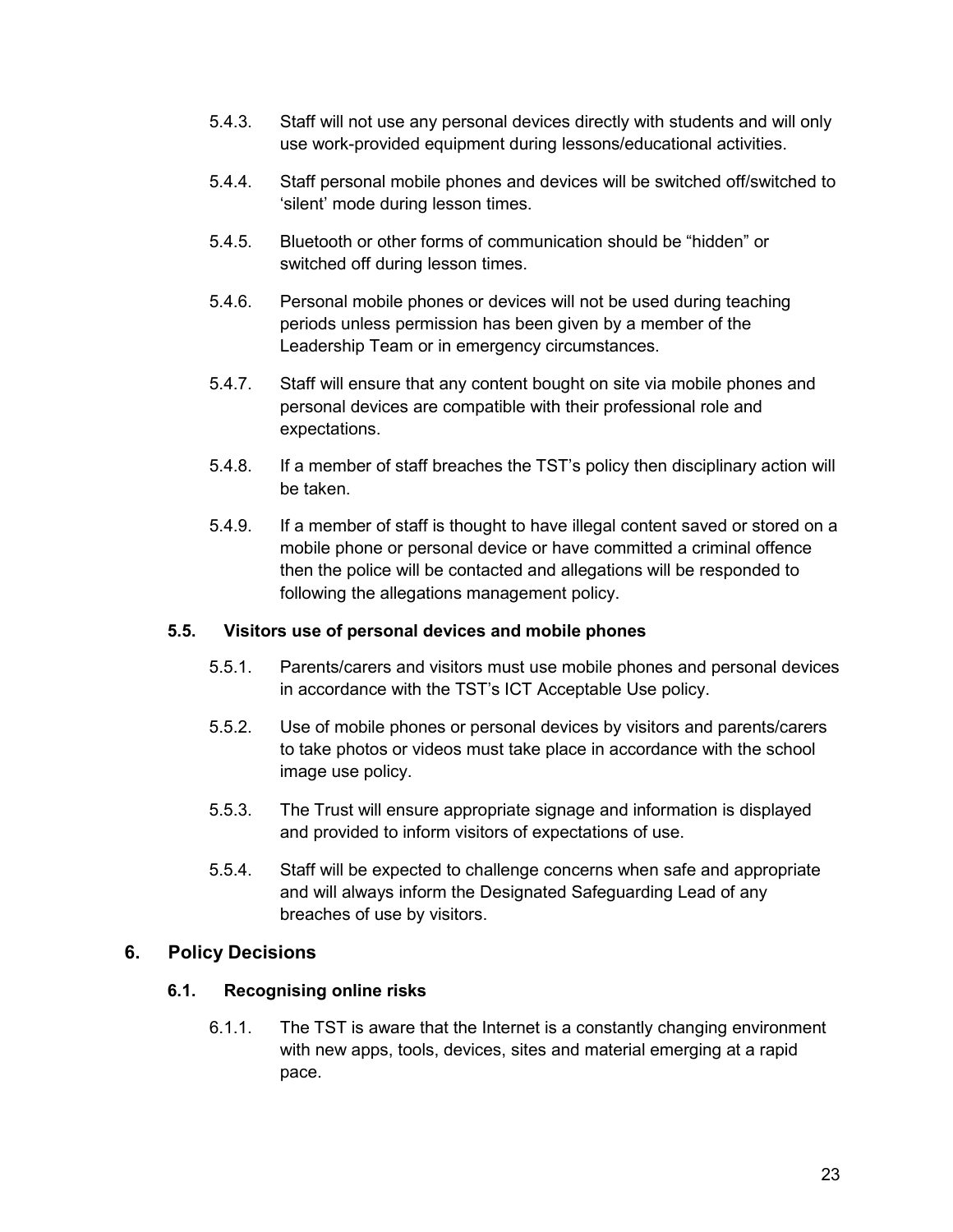- 6.1.2. Emerging technologies will be examined for educational benefit and the TST leadership team will ensure that appropriate risk assessments are carried out before use in the Trust is allowed.
- 6.1.3. The schools will ensure that appropriate filtering systems are in place to prevent staff and students from accessing unsuitable or illegal content.
- 6.1.4. The school will take all reasonable precautions to ensure that users access only appropriate material. However, due to the global and connected nature of Internet content, it is not possible to guarantee that access to unsuitable material will never occur via a school computer or device.
- 6.1.5. The TST will audit technology use to establish if the Online Safety Policy is adequate and that the implementation of the policy is appropriate.
- 6.1.6. Methods to identify, assess and minimise online risks will be reviewed regularly by the TST's leadership team.
- 6.1.7. Filtering decisions, internet access and device use by students and staff will be reviewed regularly by the Learning Systems Team Leader.

#### <span id="page-24-0"></span>**6.2. Internet use throughout the wider school community**

- 6.2.1. The TST will liaise with local organisations to establish a common approach to online e-Safety.
- 6.2.2. The TST will provide an ICT Acceptable Use Policy for any guest/visitor who needs to access the school computer system or internet on site.

#### <span id="page-24-1"></span>**6.3. Authorising internet access**

- 6.3.1. The TST will maintain a current record of all staff and students who are granted access to the school's electronic communications.
- 6.3.2. All staff, students and visitors will read and sign the Trusts ICT Acceptable Use Policy before using any school ICT resources.
- 6.3.3. Parents will be informed that students will be provided with supervised Internet access which is appropriate to their age and ability.
- 6.3.4. Parents will be asked to read the TST's ICT Acceptable Use Policy for student access and discuss it with their child, where appropriate.
- 6.3.5. When considering access for vulnerable members of the school community (such as with children with special education needs) the school will make decisions based on the specific needs and understanding of the student(s).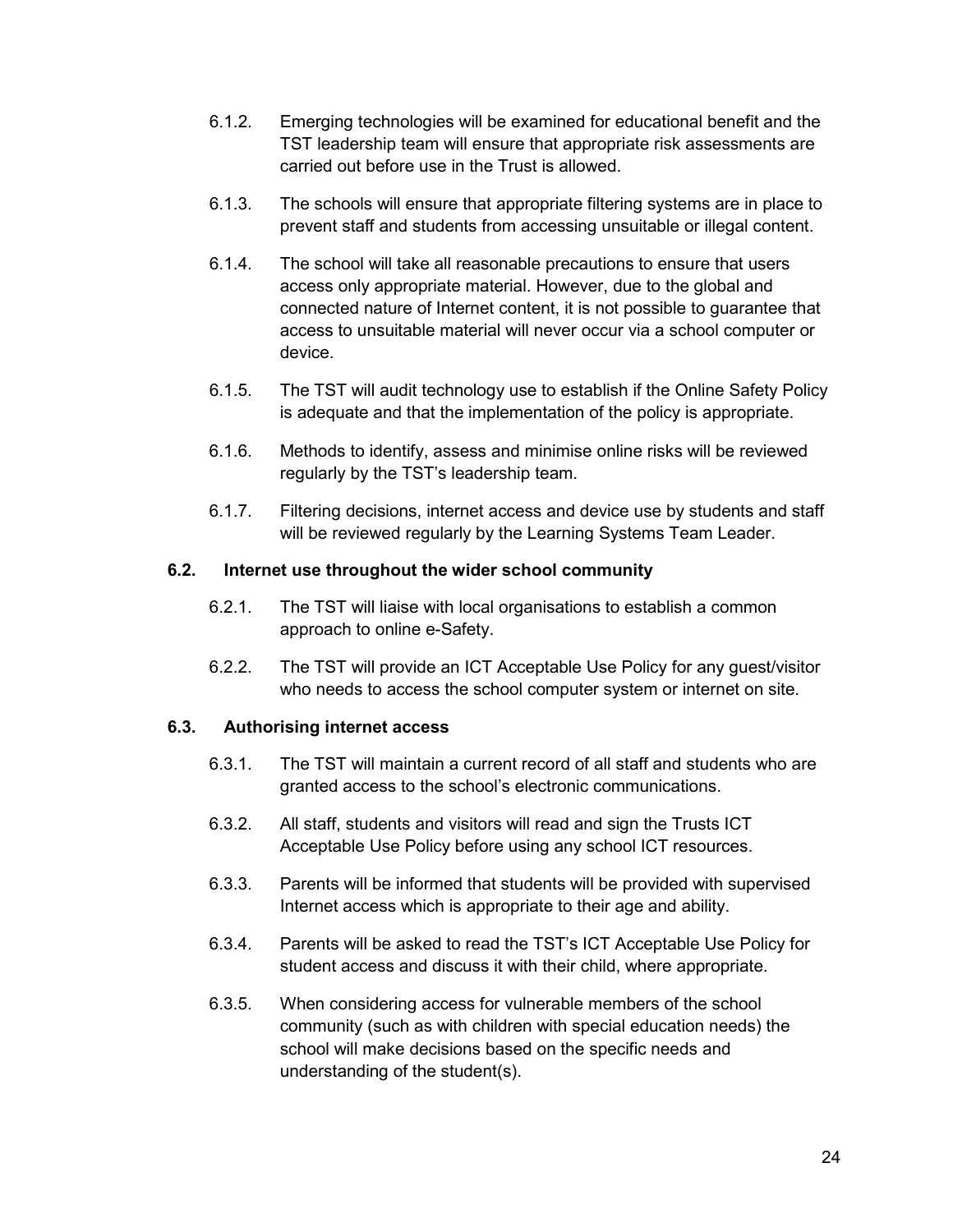#### <span id="page-25-1"></span><span id="page-25-0"></span>**7. Engagement Approaches**

#### **7.1. Engagement and education of students**

- 7.1.1. An online Safety curriculum will be established and embedded throughout the whole of the Trust, to raise awareness regarding the importance of safe and responsible internet use amongst students.
- 7.1.2. Education about safe and responsible use will precede internet access.
- 7.1.3. Students input will be sought when writing and developing school online safety policies and practices.
- 7.1.4. Students will be supported in reading and understanding the TST's ICT Acceptable Use Policy in a way which suits their age and ability.
- 7.1.5. All users will be informed that network and Internet use will be monitored.
- 7.1.6. Online Safety will be included in the PSHE, Citizenship and Computing programmes of study covering both safe school and home use.
- 7.1.7. Online Safety education and training will be included as part of the transition programme across the Key Stages and when moving between establishments.
- 7.1.8. The Online Safety Rules posters will be posted in all rooms with Internet access.
- 7.1.9. Safe and responsible use of the Internet and technology will be reinforced across the curriculum and within all subject areas.
- 7.1.10. External support will be used to complement and support the schools internal e-Safety education approaches.

#### <span id="page-25-2"></span>**7.2. Engagement and education of students who are considered to be vulnerable**

7.2.1. The TST is aware that some students may be considered to be more vulnerable online due to a range of factors and will ensure that differentiated and ability appropriate online Safety education is given, with input from specialist staff as appropriate (e.g. SENCO).

#### <span id="page-25-3"></span>**7.3. Engagement and education of staff**

7.3.1. The Online Safety Policy will be formally provided to and discussed with all members of staff as part of induction and will be reinforced and highlighted as part of school safeguarding practice.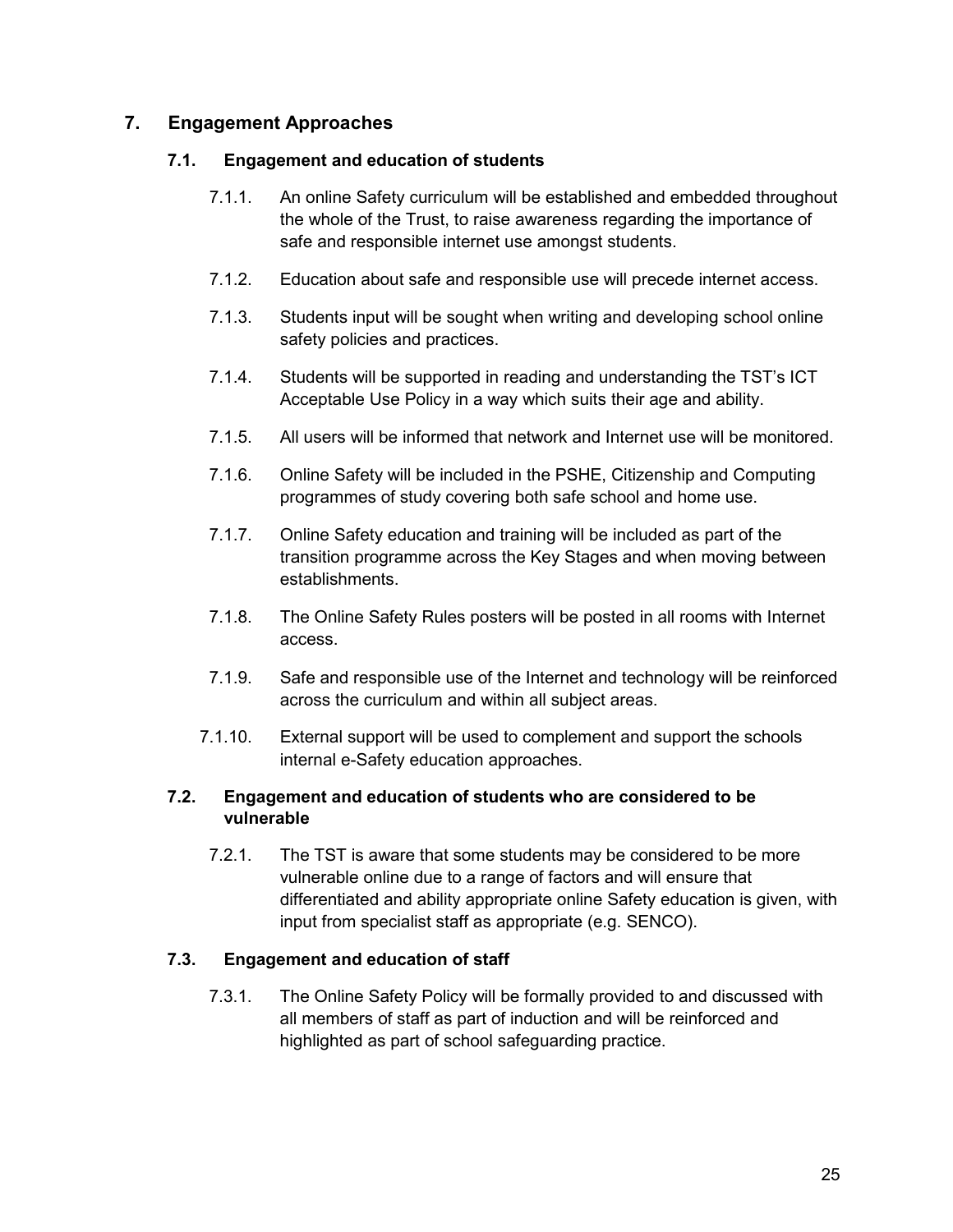- 7.3.2. To protect all staff and students, the schools will implement the TST ICT Acceptable Use Policy which highlights appropriate online conduct and communication.
- 7.3.3. Staff will be made aware that Internet traffic can be monitored and traced to the individual user. Discretion and professional conduct is essential.
- 7.3.4. Up-to-date and appropriate staff training in safe and responsible Internet use, both professionally and personally, will be provided for all members of staff on a regular basis.
- 7.3.5. Members of staff with a responsibility for managing filtering systems or monitoring ICT use will be supervised by the Leadership Team and will have clear procedures for reporting issues or concerns.
- 7.3.6. All members of staff will be made aware that their online conduct out of school could have an impact on their role and reputation within school. Civil, legal or disciplinary action could be taken if they are found to bring the profession or institution into disrepute, or if something is felt to have undermined confidence in their professional abilities.

#### <span id="page-26-0"></span>**7.4. Engagement and education of parents and carers**

- 7.4.1. The TST recognises that parents/carers have an essential role to play in enabling children to become safe and responsible users of the internet and digital technology.
- 7.4.2. Parents/Carers' attention will be drawn to the school Online Safety Policy and expectations in newsletters, letters and on the TST websites.
- 7.4.3. A partnership approach to online safety at home and at school with parents will be encouraged. This may include offering parent evenings with demonstrations and suggestions for safe home Internet use or highlighting online safety at other well attended events e.g. consultation days, focus days and transition events.
- 7.4.4. Parents will be requested to read the e-Safety rules and information as part of the Home School Agreement.
- 7.4.5. Information and guidance for parents on online safety will be made available to parents in a variety of formats, such as the school website and Digital Parenting Magazine.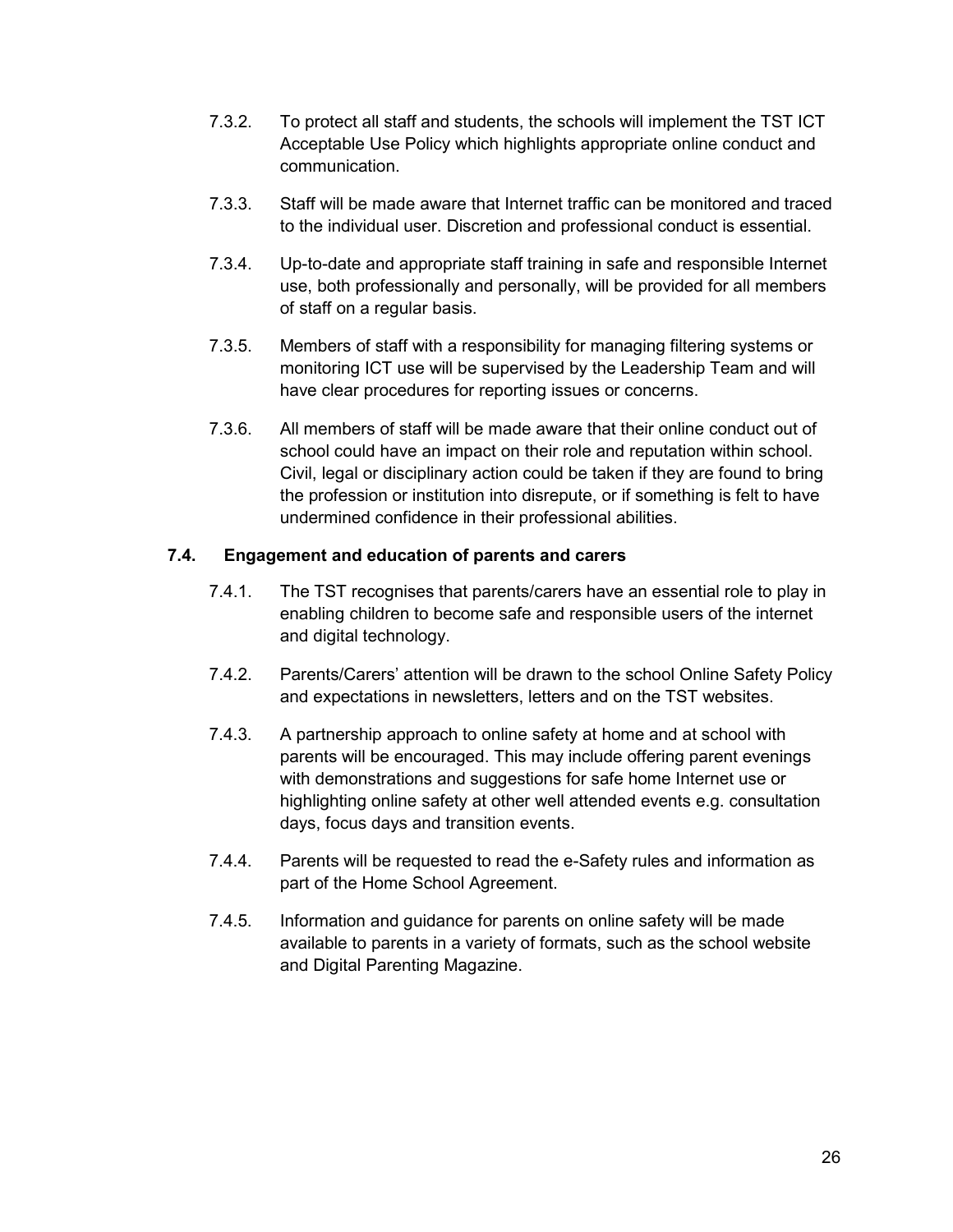#### <span id="page-27-1"></span><span id="page-27-0"></span>**8. Managing Information Systems**

#### **8.1. Managing personal data online**

- 8.1.1. Personal data will be recorded, processed, transferred and made available according to the Data Protection Act 2018 and GDPR regulations.
- 8.1.2. Full information regarding the schools approach to data protection and information governance can be found in the TST Data Protection Policy.

#### <span id="page-27-2"></span>**8.2. Security and Management of Information Systems**

- 8.2.1. The security of the school information systems and users will be reviewed regularly.
- 8.2.2. Virus protection will be updated regularly.
- 8.2.3. Steps will be taken going forward to ensure that personal data sent over the Internet or taken off site (such as via portable media storage) will be encrypted or accessed via appropriate secure remote access systems.
- 8.2.4. Unapproved software, websites or services is not allowed.
- 8.2.5. Files held on the school's network will be regularly checked.
- 8.2.6. The Network Manager will review system capacity regularly.
- 8.2.7. The appropriate use of user logins and passwords to access the school network will be enforced for all.
- 8.2.8. All users will be expected to log off or lock their screens/devices if systems are unattended.
- 8.2.9. The TST will log and record internet use on all devices using Lightspeed Systems Web Filtering managed by Kent County Council.

8.2.10. All users will be informed not to share passwords or information with others and not to login as another user at any time. Staff and students must always keep their password private and must not share it with others or leave it where others can find it. All members of staff will have their own unique username and private passwords to access school systems. Members of staff are responsible for keeping their password private. Students are provided with their own unique username and private passwords to access school systems. Students are responsible for keeping their password private.

We require staff and Students to use STRONG passwords for access into our system in line with GDPR legislation.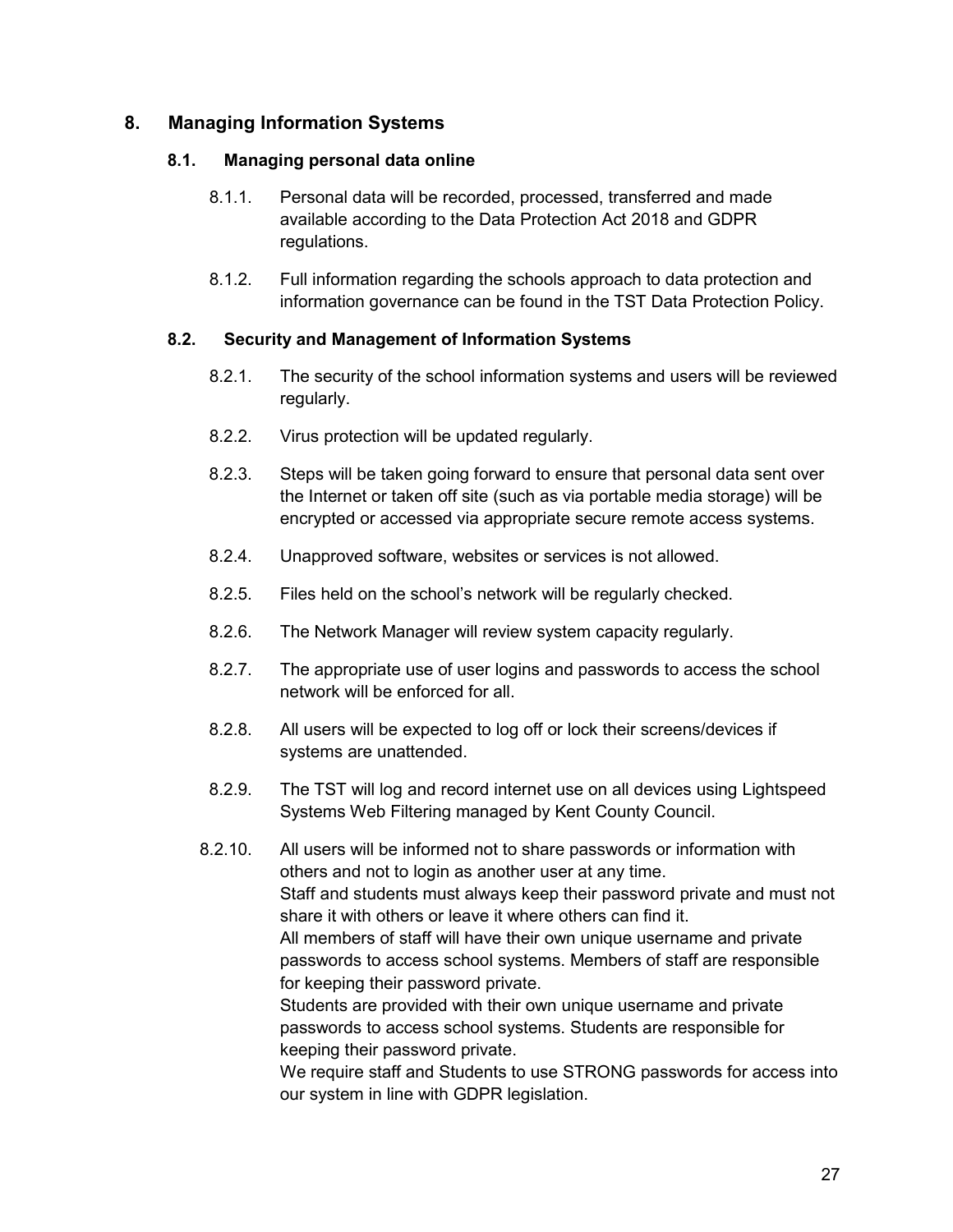#### <span id="page-28-0"></span>**8.3. Filtering Decisions**

- 8.3.1. The TST's internet access strategy will be dependent on the need and requirements of our community and will therefore be designed to suit the age and curriculum requirements of our students, with advice from technical, educational and safeguarding staff.
- 8.3.2. The TST uses educational filtered secure broadband connectivity through the KPSN which is appropriate to the age and requirement of our students.
- 8.3.3. The TST uses Lightspeed Systems Web filtering which blocks sites that fall into categories such as pornography, racial hatred, extremism, gaming, sites of an illegal nature, etc.
- 8.3.4. The TST will ensure that age and ability appropriate filtering is in place whilst using school devices and systems to try and prevent staff and students from being accidentally or deliberately exposed to unsuitable content.
- 8.3.5. The school will work with KCC and the Schools Broadband team or broadband/filtering provider to ensure the filtering policy is continually reviewed.
- 8.3.6. The TST will have a clear procedure for reporting breaches of filtering which all members of the school community (all staff and all students) will be made aware of.
- 8.3.7. If staff or students discover unsuitable sites, the URL will be reported to the School Designated Safeguarding Lead and/or the Network Manager and will then be recorded and escalated as appropriate.
- 8.3.8. Changes to the school filtering policy will be risk assessed by staff with educational and technical experience prior to any changes and where appropriate with consent from the Leadership Team.
- 8.3.9. The Leadership Team will ensure that regular checks are made to ensure that the filtering methods selected are effective and appropriate.
- 8.3.10. Any material that the school believes is illegal will be reported to appropriate agencies such as IWF, Kent Police or CEOP immediately.

#### <span id="page-28-1"></span>**8.4. Management of applications (apps) used to record student progress**

- 8.4.1. The Chief Executive Officer is ultimately responsible for the security of any data or images held of students.
- 8.4.2. Apps/systems which store personal data will be risk assessed prior to use.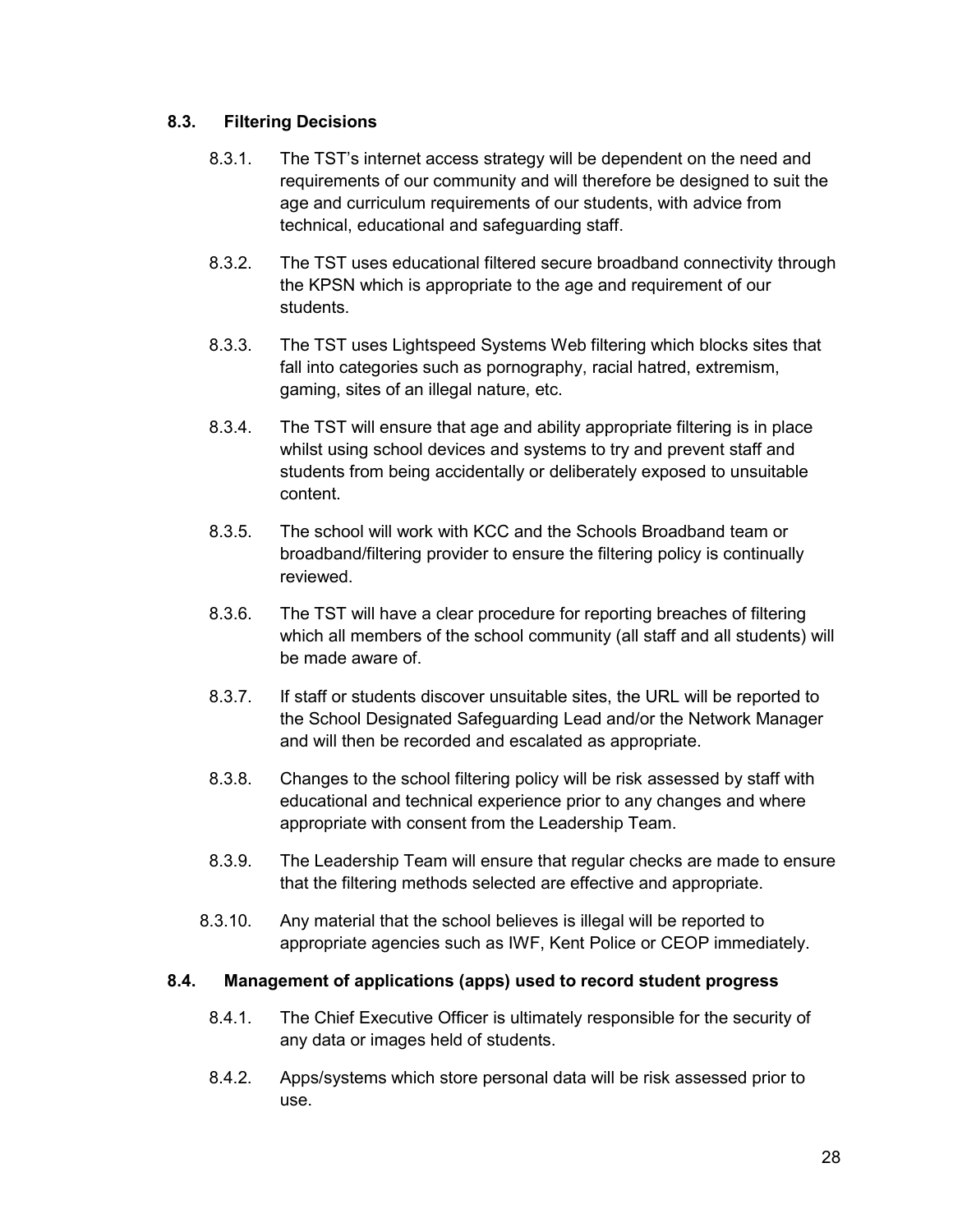- 8.4.3. Personal staff mobile phones or devices will not be used for any apps which record and store student's personal details, attainment or photographs.
- 8.4.4. Only school issued devices will be used for apps that record and store student's personal details, attainment or photographs.
- 8.4.5. Steps will be taken going forward to ensure that devices will be appropriately encrypted if taken off site to prevent a data security breach in the event of loss or theft.
- 8.4.6. Staff and parents/carers will be advised on safety measures to protect all members of the community such as using strong passwords, logging out of systems etc.

#### <span id="page-29-0"></span>**9. Responding to Online Incidents and Concerns**

- 9.1. All members of the TST will be informed about the procedure for reporting online concerns (such as breaches of filtering, cyberbullying, illegal content etc.).
- 9.2. The Designated Safeguarding Lead (DSL) will be informed of any online safety (e-Safety) incidents involving child protection concerns, which will then be recorded.
- 9.3. The Designated Safeguarding Lead (DSL) will ensure that online safety concerns are escalated and reported to relevant agencies in line with the Kent Safeguarding Children Board thresholds and procedures.
- 9.4. Complaints about Internet misuse will be dealt with under the School's complaints procedure.
- 9.5. Complaints about online bullying will be dealt with under the School's antibullying policy and procedure
- 9.6. Any complaint about staff misuse will be referred to the Chief Executive Officer.
- 9.7. Any allegations against a member of staff's online conduct will be discussed with the LADO (Local Authority Designated Officer).
- 9.8. Students, parents and staff will be informed of the schools complaints procedure.
- 9.9. Staff will be informed of the complaints and whistleblowing procedure.
- 9.10. All members of the Trust's community will need to be aware of the importance of confidentiality and the need to follow the official school procedures for reporting concerns in line with GDPR legislation.
- 9.11. All members of the school community will be reminded about safe and appropriate behaviour online and the importance of not posting any content,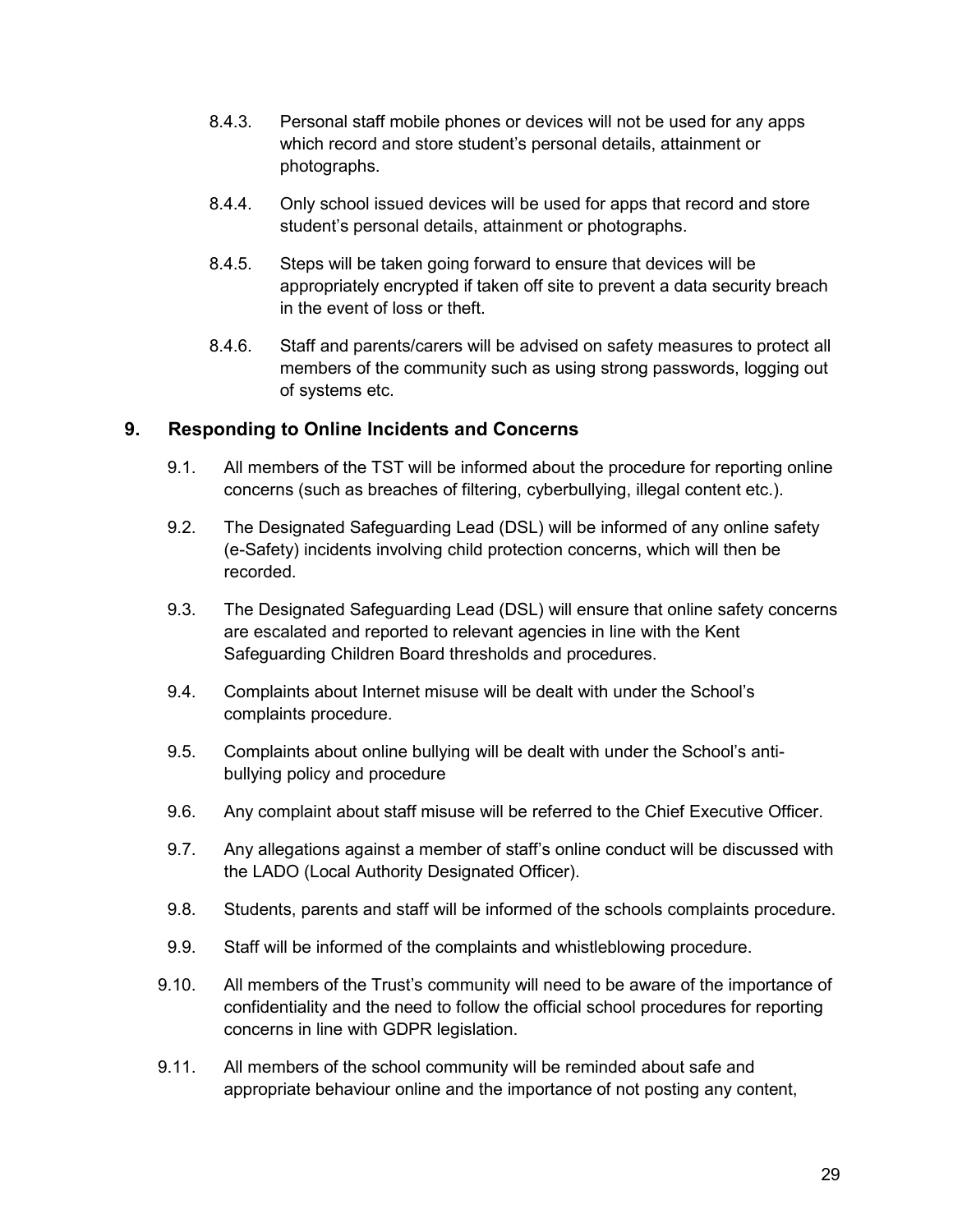comments, images or videos online which cause harm, distress or offence to any other members of the school community.

- 9.12. The TST will manage online Safety incidents in accordance with the TST discipline/behaviour policy where appropriate.
- 9.13. The TST will inform parents/carers of any incidents or concerns as and when required.
- 9.14. After any investigations are completed, the school will debrief, identify lessons learnt and implement any changes as required.
- 9.15. Where there is cause for concern or fear that illegal activity has taken place or is taking place then the school will contact the Education Safeguards Team or Kent Police via 999 if there is immediate danger or risk of harm.
- 9.16. The use of computer systems without permission or for inappropriate purposes could constitute a criminal offence under the Computer Misuse Act 1990 and breaches will be reported to Kent Police.
- 9.17. If the school is unsure how to proceed with any incidents of concern, then the incident will be escalated to the Education Safeguarding Team.
- 9.18. If an incident of concern needs to be passed beyond the school then the concern will be escalated to the Education Safeguarding Team to communicate to other schools in Kent.
- 9.19. Parents and students will need to work in partnership with the school to resolve issues.

#### <span id="page-30-0"></span>**9.20. Responding to concerns regarding Self-Generated Indecent Images of Children (SGIIOC or "Sexting")**

- 9.20.1. The TST will ensure that all members of the community are made aware of the social, psychological and criminal consequences of sharing, possessing and creating incident images of children.
- 9.20.2. The Trust will implement preventative approaches via a range of age and ability appropriate educational approaches for students, staff and parents/carers.
- 9.20.3. The TST views "sexting" as a safeguarding issue and all concerns will be reported to and dealt with by the Designated Safeguarding Lead.
- 9.20.4. If the Trust is made aware of incident involving indecent images of a child the school will: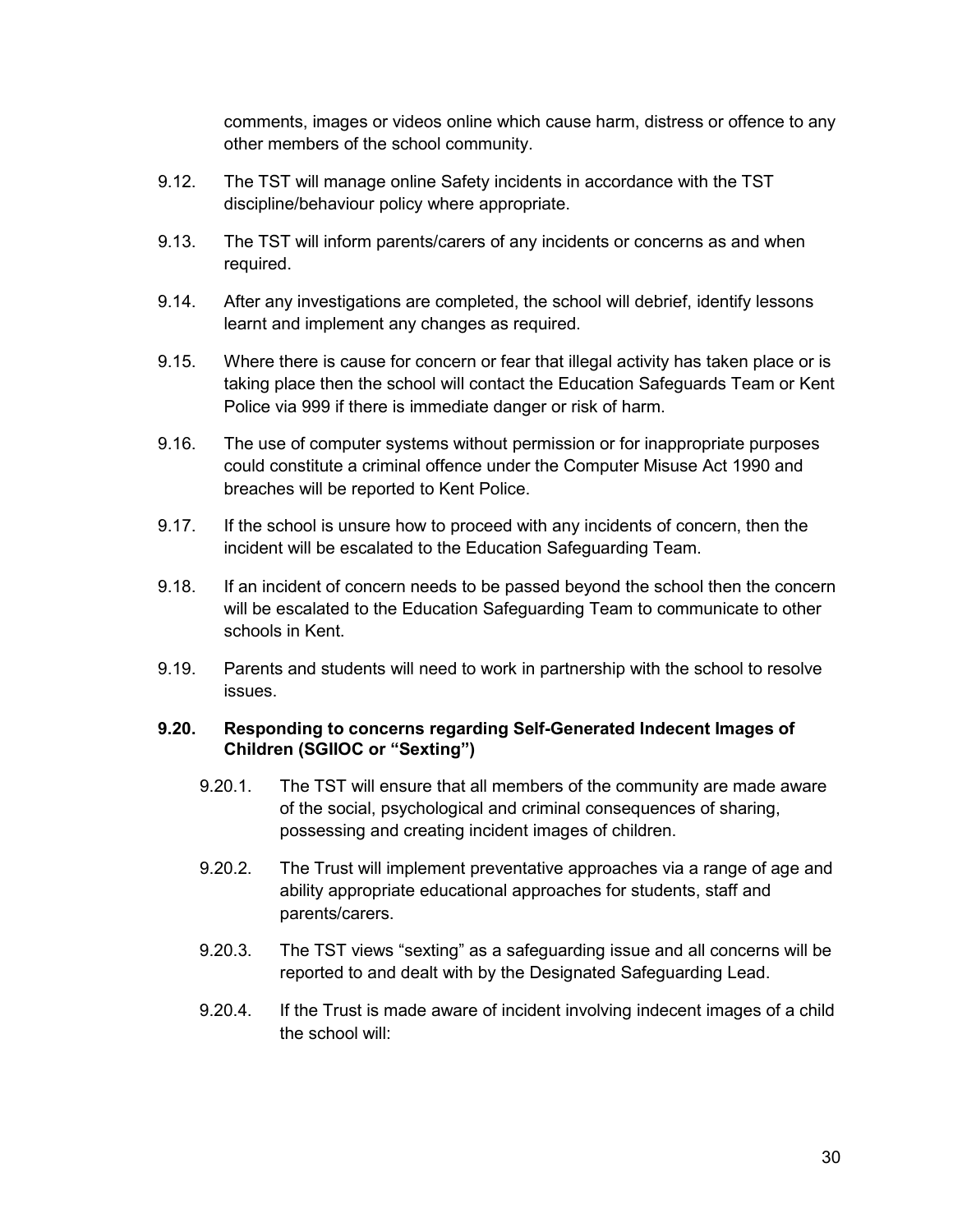- 9.20.4.1. Act in accordance with the schools Child Protection and Safeguarding Policy and the relevant Kent Safeguarding Child Boards procedures.
- 9.20.4.2. Immediately notify the Designated Safeguarding Lead.
- 9.20.4.3. Store the device securely.
- 9.20.4.4. Carry out a risk assessment in relation to the student(s) involved.
- 9.20.4.5. Consider the vulnerabilities of student(s) involved (including carrying out relevant checks with other agencies).
- 9.20.4.6. Make a referral to children's social care and/or the police (as needed/appropriate).
- 9.20.4.7. Put the necessary safeguards in place for students e.g. offer counselling support and immediate protection and offer appropriate pastoral support for those involved.
- 9.20.4.8. Inform parents/carers about the incident and how it is being managed.
- 9.20.4.9. Implement appropriate sanctions in accordance with the schools behaviour policy but taking care not to further traumatise victims where possible.
- 9.20.4.10. Review the handling of any incidents to ensure that the school is implementing best practice and the leadership team will review and update any management procedures where necessary.
- 9.20.5. The school will not view the image unless there is a clear need or reason to do so.
- 9.20.6. The school will not send, share or save indecent images of children and will not allow or request children to do so.
- 9.20.7. If an indecent image has been taken or shared on the school network or devices then the school will take action to block access to all users and isolate the image.
- 9.20.8. The school will need to involve or consult the police if images are considered to be illegal.
- 9.20.9. The school will take action regarding indecent images, regardless of the use of school equipment or personal equipment, both on and off the premises.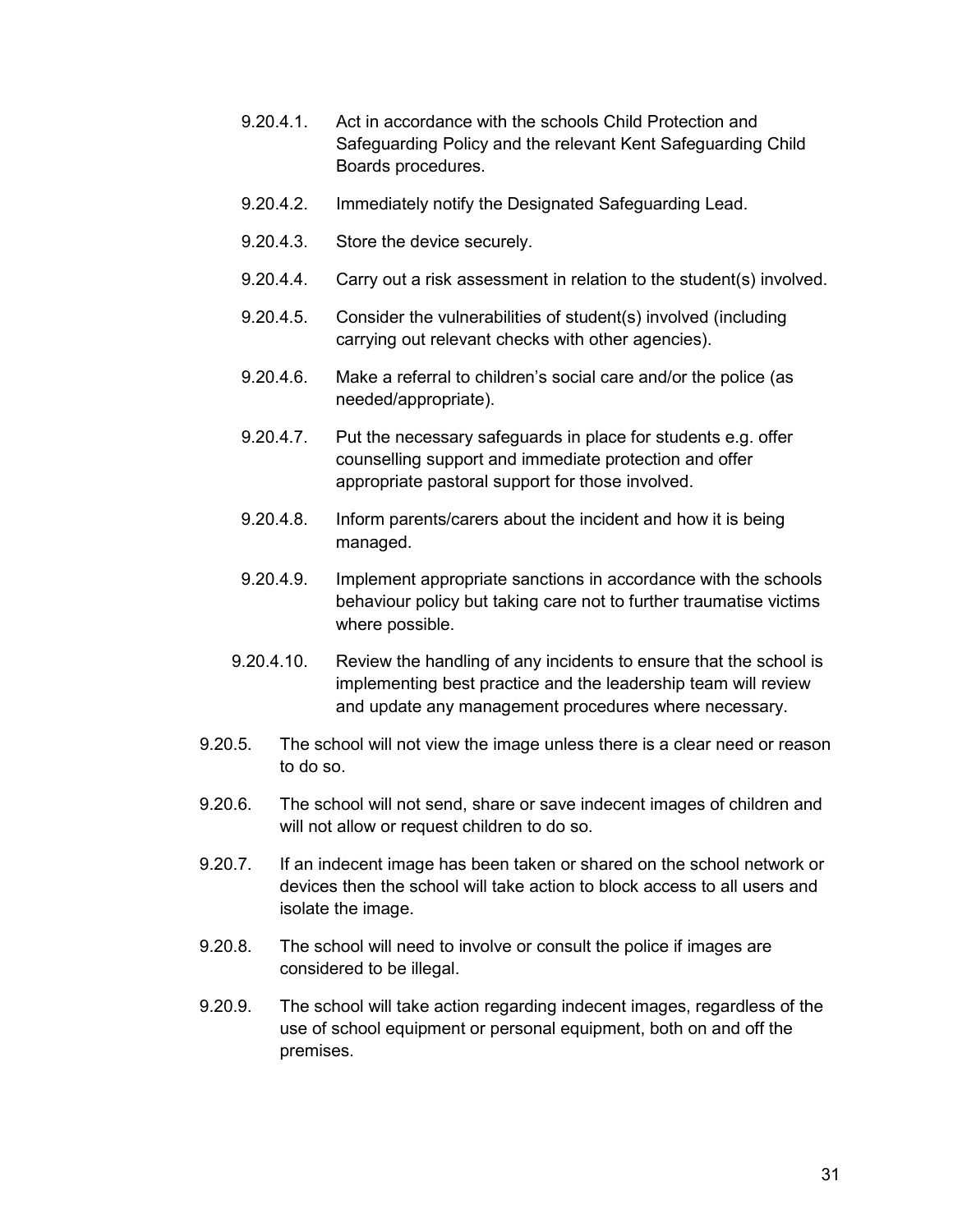- 9.20.10. The school will follow the guidance (including the decision making flow chart and risk assessment template) as set out in "'Sexting' in schools: advice and support around self-generated images. What to do and how to handle it".
- 9.20.11. The school will ensure that all members of the community are aware of sources of support.

#### <span id="page-32-0"></span>**9.21. Responding to concerns regarding Online Child Sexual Abuse**

- 9.21.1. The TST will ensure that all members of the community are made aware of online child sexual abuse, including exploitation and grooming including the consequences, possible approaches which may be employed by offenders to target children and how to respond to concerns.
- 9.21.2. The school will implement preventative approaches for online child sexual abuse via a range of age and ability appropriate educational approaches for students, staff and parents/carers.
- 9.21.3. The TST views online child sexual abuse as a safeguarding issue and all concerns will be reported to and dealt with by the Designated Safeguarding Lead.
- 9.21.4. If the Trust is unclear if a criminal offence has been committed then the Designated Safeguarding Lead will obtain advice immediately through the Education Safeguarding Team and/or Kent Police.
- 9.21.5. If the Trust is made aware of an incident involving online child sexual abuse of a child then the school will:
	- 9.21.5.1. Act in accordance with the schools Child Protection and Safeguarding Policy and the relevant Kent Safeguarding Child Boards procedures.
	- 9.21.5.2. Immediately notify the Designated Safeguarding Lead.
	- 9.21.5.3. Store any devices involved securely.
	- 9.21.5.4. Immediately inform Kent police via 101 (using 999 if a child is at immediate risk) or alternatively to CEOP by using the Click CEOP report form: [https://www.ceop.police.uk/safety-centre/.](https://www.ceop.police.uk/safety-centre/)
	- 9.21.5.5. Where appropriate the school will involve and empower children to report concerns regarding online child sexual abuse.
	- 9.21.5.6. Carry out a risk assessment which considers any vulnerabilities of pupil(s) involved (including carrying out relevant checks with other agencies).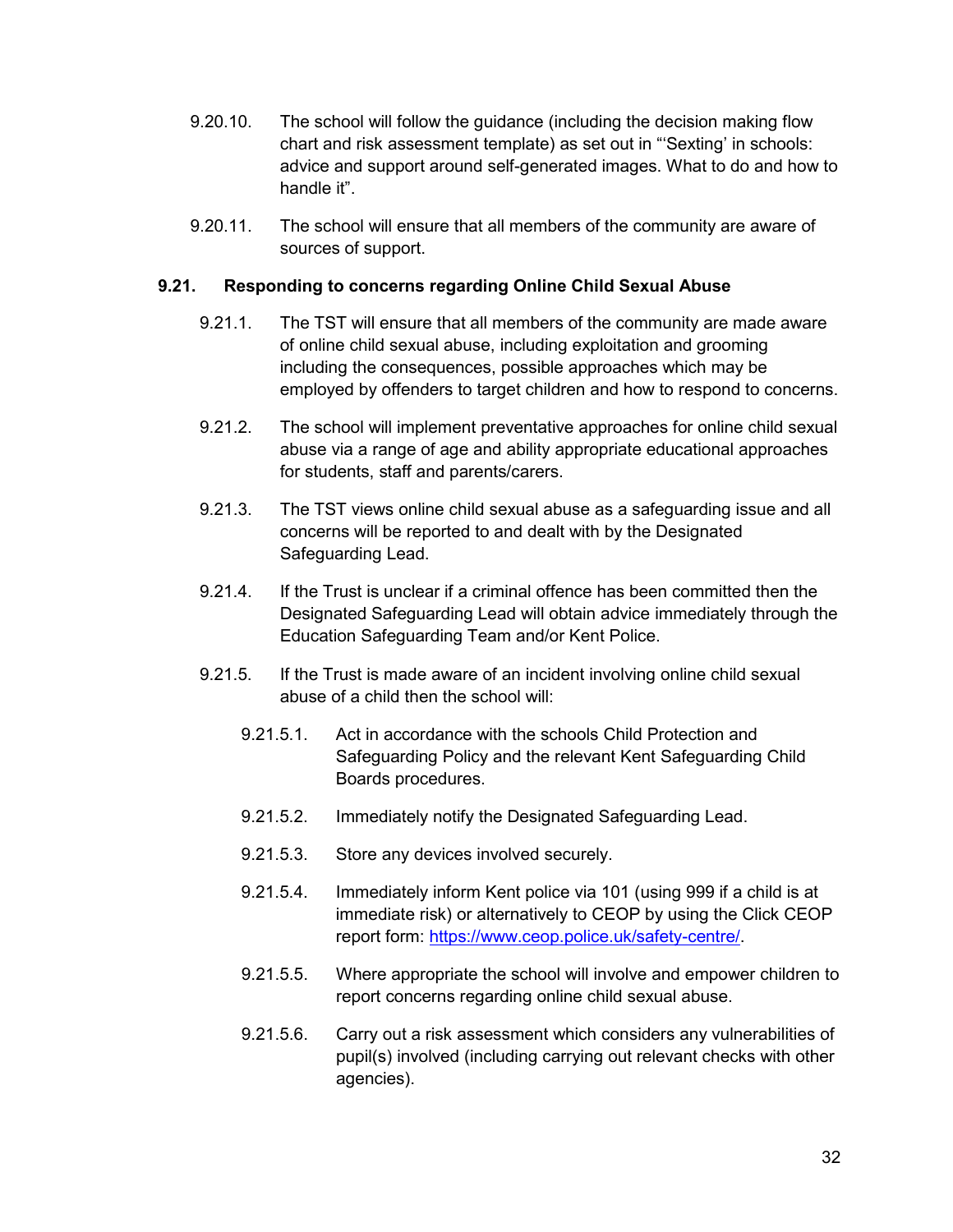- 9.21.5.7. Make a referral to children's social care (if needed/appropriate).
- 9.21.5.8. Put the necessary safeguards in place for student(s) e.g. offer counselling support and immediate protection and offer appropriate pastoral support for those involved.
- 9.21.5.9. Inform parents/carers about the incident and how it is being managed.
- 9.21.5.10. Review the handling of any incidents to ensure that the school is implementing best practice and the school leadership team will review and update any management procedures where necessary.
- 9.21.6. The school will take action regarding online child sexual abuse regardless of the use of school equipment or personal equipment, both on and off the school premises.
- 9.21.7. The school will ensure that all members of the community are aware of sources of support regarding online child sexual abuse.
- 9.21.8. If students at other schools are believed to have been targeted then the school will seek support from the Education Safeguarding Team to enable other schools to take appropriate action to safeguarding their community.
- 9.21.9. The school will ensure that the Click CEOP report button is visible and available to students and other members of the school community, for example including the CEOP report button on the school website and on the intranet.

#### <span id="page-33-0"></span>**9.22. Responding to concerns regarding Indecent Images of Children (IIOC)**

- 9.22.1. The TST will ensure that all members of the community are made aware of the criminal nature of Indecent Images of Children (IIOC) including the possible consequences.
- 9.22.2. The TST will take action regarding Indecent Images of Children (IIOC) regardless of the use of school equipment or personal equipment, both on and off the premises.
- 9.22.3. The school will take action to prevent accidental access to Indecent Images of Children (IIOC) for example using an Internet Service Provider (ISP) which subscribes to the Internet Watch Foundation block list, implementing appropriate web filtering, implementing firewalls and antispam software.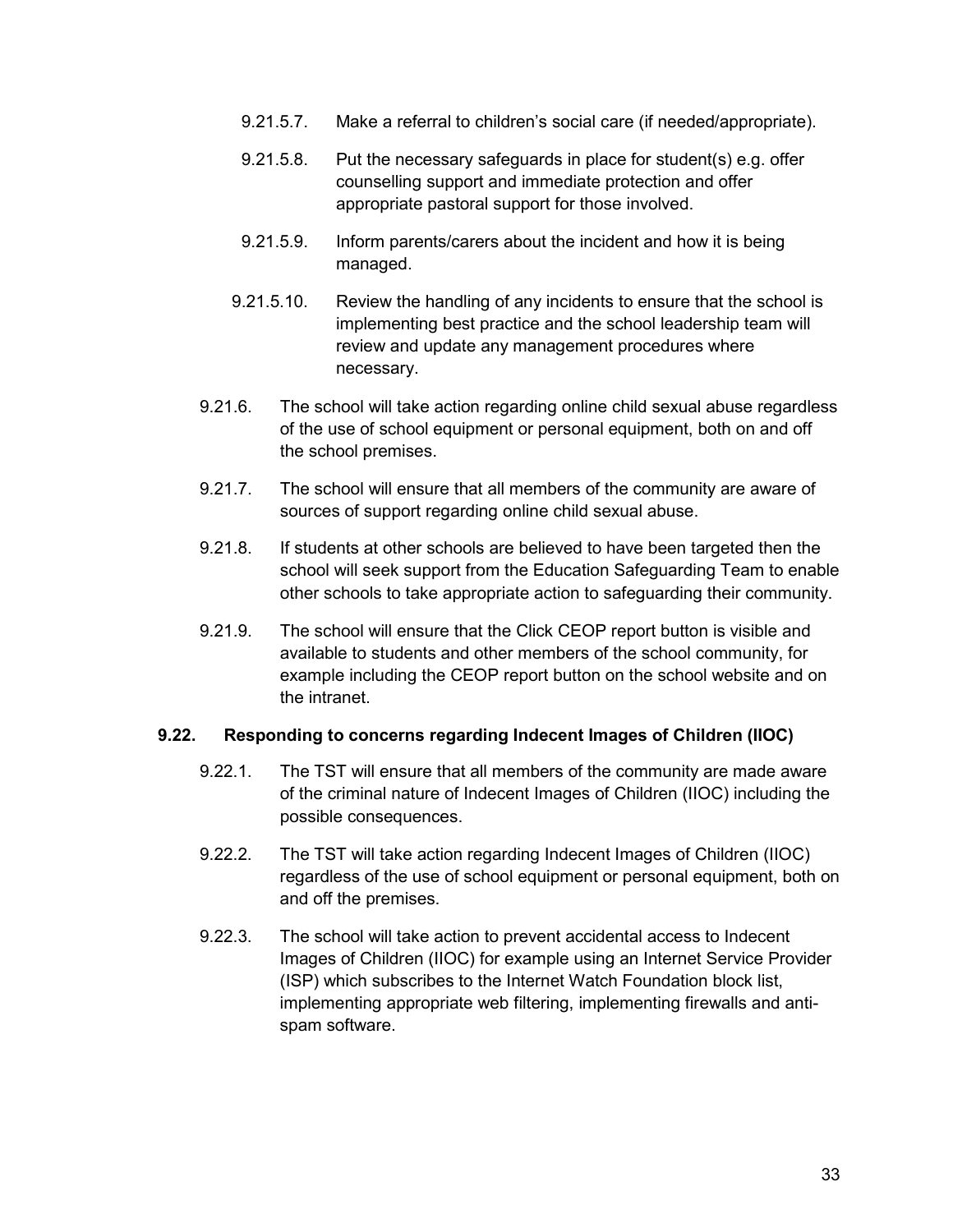- 9.22.4. If the TST is unclear if a criminal offence has been committed then the Designated Safeguarding Lead will obtain advice immediately through the Education Safeguarding Team and/or Kent Police.
- 9.22.5. If the TST is made aware of Indecent Images of Children (IIOC) then the TST will:
	- 9.22.5.1. Act in accordance with the individual school's Child Protection and Safeguarding Policies and the relevant Kent Safeguarding Child Boards procedures.
	- 9.22.5.2. Immediately notify the school Designated Safeguard Lead.
	- 9.22.5.3. Store any devices involved securely.
	- 9.22.5.4. Immediately inform appropriate organisations e.g. the Internet Watch Foundation (IWF), Kent police via 101 (using 999 if a child is at immediate risk) and/or the LADO (if there is an allegation against a member of staff).
- 9.22.6. If the TST is made aware that a member of staff or a student has been inadvertently exposed to indecent images of children whilst using the internet then the school will:
	- 9.22.6.1. Ensure that the Designated Safeguard Lead is informed.
	- 9.22.6.2. Ensure that the URLs (webpage addresses) which contain the suspect images are reported to the Internet Watch Foundation via [www.iwf.org.uk](https://www.iwf.org.uk/) and Kent County Council.
	- 9.22.6.3. If at all possible ensure that any copies that exist of the image, for example in emails, are deleted.
- 9.22.7. If the TST is made aware that indecent images of children have been found on the schools electronic devices then the school will:
	- 9.22.7.1. Ensure that the Designated Safeguard Lead is informed.
	- 9.22.7.2. Ensure that the URLs (webpage addresses) which contain the suspect images are reported to the Internet Watch Foundation via [www.iwf.org.uk.](https://www.iwf.org.uk/)
	- 9.22.7.3. Inform the police via 101 (999 if there is an immediate risk of harm) and children's social services (as appropriate).
	- 9.22.7.4. Only store copies of images (securely, where no one else has access to them and delete all other copies) at the request of the police only.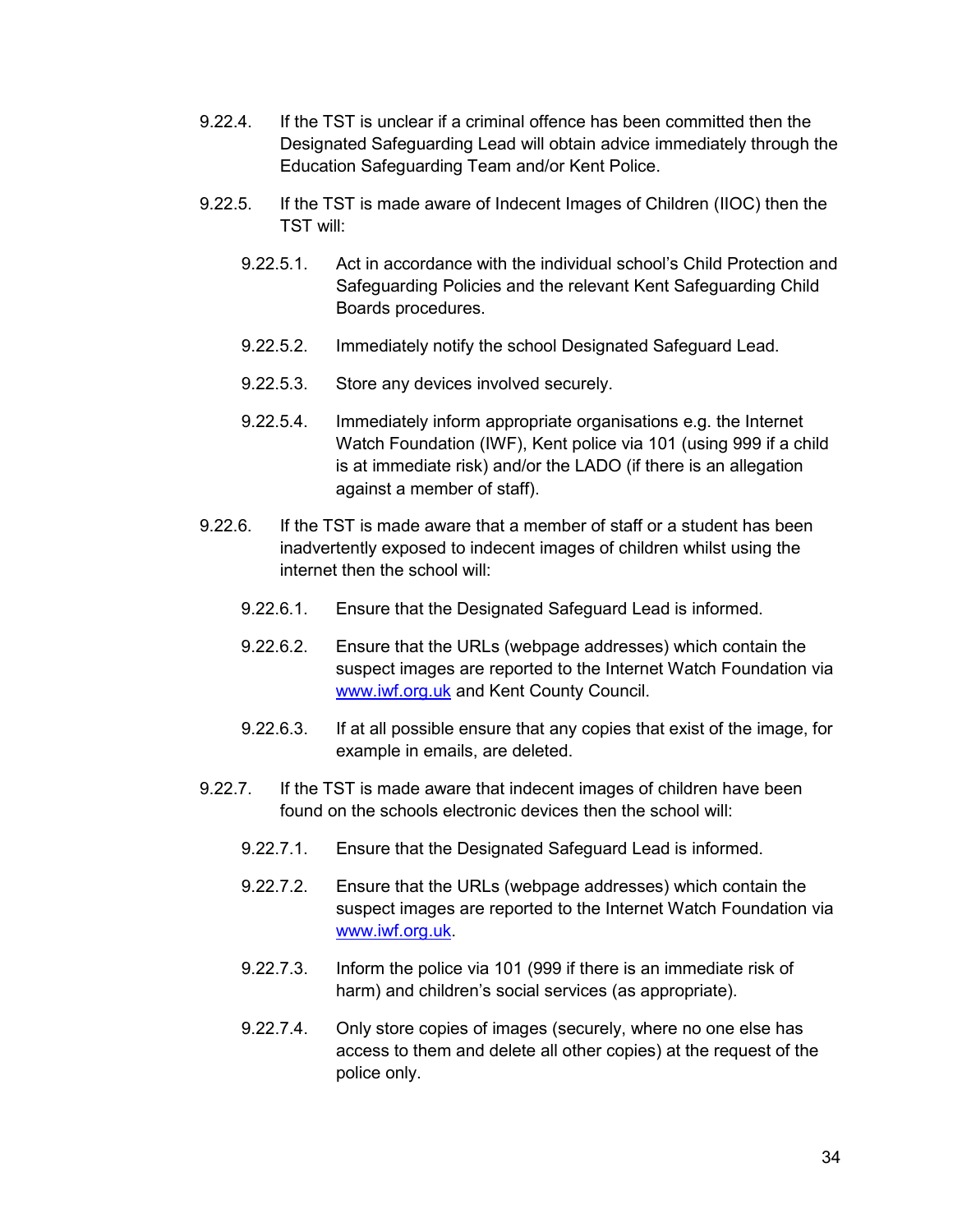- 9.22.8. If the TST is made aware that a member of staff is found in possession of indecent images of children on their electronic device provided by the school, then the school will:
	- 9.22.8.1. Ensure that the Designated Safeguard Lead is informed or another member of staff in accordance with the school whistleblowing procedure.
	- 9.22.8.2. Contact the police regarding the images and quarantine any devices involved until police advice has been sought.
	- 9.22.8.3. Inform the Local Authority Designated Officer (LADO) and other relevant organisations in accordance with the schools managing allegations policy.
	- 9.22.8.4. Follow the appropriate school policies regarding conduct.

#### <span id="page-35-0"></span>**9.23. Responding to concerns regarding radicalisation or extremism online**

- 9.23.1. The TST will take all reasonable precautions to ensure that children are safe from terrorist and extremist material when accessing the internet in schools and that suitable filtering is in place which takes into account the needs of students.
- 9.23.2. When concerns are noted by staff that a child may be at risk of radicalisation online then the Designated Safeguarding Lead (DSL) will be informed immediately and action will be taken in line with the school Safeguarding Policy.

#### <span id="page-35-1"></span>**9.24. Responding to concerns regarding cyberbullying**

- 9.24.1. Cyberbullying, along with all other forms of bullying, of any member of the TST Community will not be tolerated. Full details are set out in the school policies regarding anti-bullying and behaviour.
- 9.24.2. All incidents of online bullying reported will be recorded.
- 9.24.3. There are clear procedures in place to investigate incidents or allegations and support anyone in the school community affected by online bullying.
- 9.24.4. If the TST is unclear if a criminal offence has been committed then the Designated Safeguarding Lead will obtain advice immediately through the Education Safeguarding Team and/or Kent Police.
- 9.24.5. Students, staff and parents/carers will be advised to keep a record of the bullying as evidence.
- 9.24.6. The TST will take steps to identify the bully where possible and appropriate. This may include examining school system logs, identifying